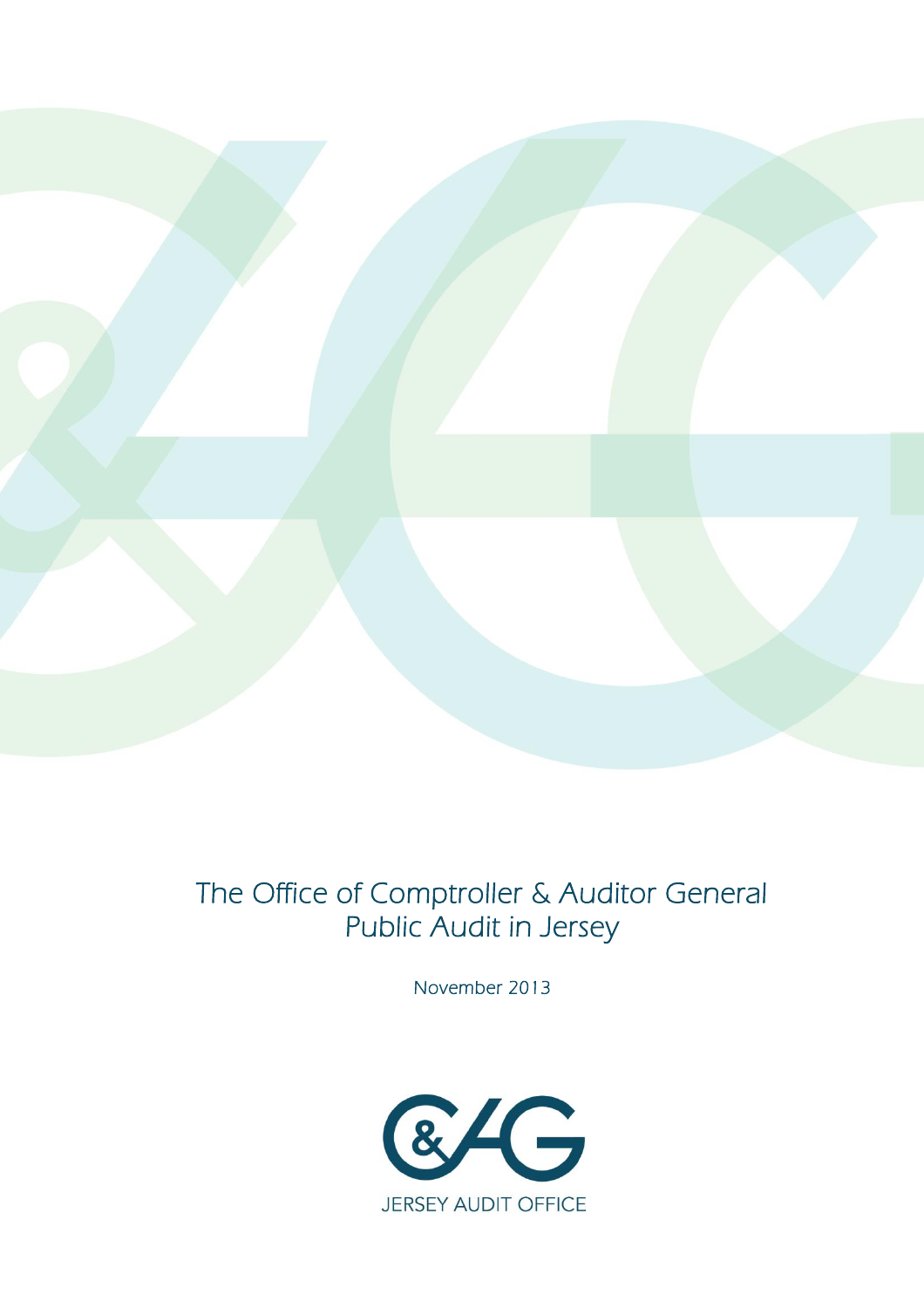# **The Office of Comptroller and Auditor General Public Audit in Jersey**

# **1 Introduction**

- 1.1 The functions of Auditors General vary between jurisdictions and are enshrined in legislation. The Office of Comptroller and Auditor General (C&AG) was established in Jersey in 2005 and, as in the United Kingdom and many Commonwealth jurisdictions, it embraces:
	- The audit of financial statements; and
	- Wider considerations of the application of public funds, often expressed as 'value for money'.
- 1.2 The effectiveness of the Office of C&AG is dependent on building and maintaining the confidence of both the States of Jersey ('the States') and the people of Jersey in the independence and effectiveness of the Office.
- 1.3 The former C&AG resigned in July 2012. The position remained unfilled until 1 February 2013. Following my appointment, I have reviewed the remit, governance and management arrangements for the Office, with the following objectives:
	- Ensuring independence of the C&AG;
	- Ensuing clarity in the remit of the C&AG;
	- Ensuring good governance of the Office and accountability of the C&AG without compromising their independence;
	- Securing effective management arrangements for the Office of the C&AG to ensure efficiency, resilience, good internal control and compliance with the Public Finances (Jersey) Law 2005 ('the Law'); and
	- Reflecting the specific circumstances of the States of Jersey.
- 1.4 In this review I have drawn upon:
	- The experience of other jurisdictions, including the United Kingdom and its devolved administrations, the Isle of Man (where legislation has been enacted but not commenced), British dependent territories and regional audit institutions in the Commonwealth;
	- The statements of the International Organisation of Supreme Audit Institutions (INTOSAI)<sup>1</sup>. INTOSAI is the professional organisation of Supreme Audit Institutions (SAI) in countries that belong to the United

 $\overline{a}$ <sup>1</sup> For further information see: http://www.intosai.org/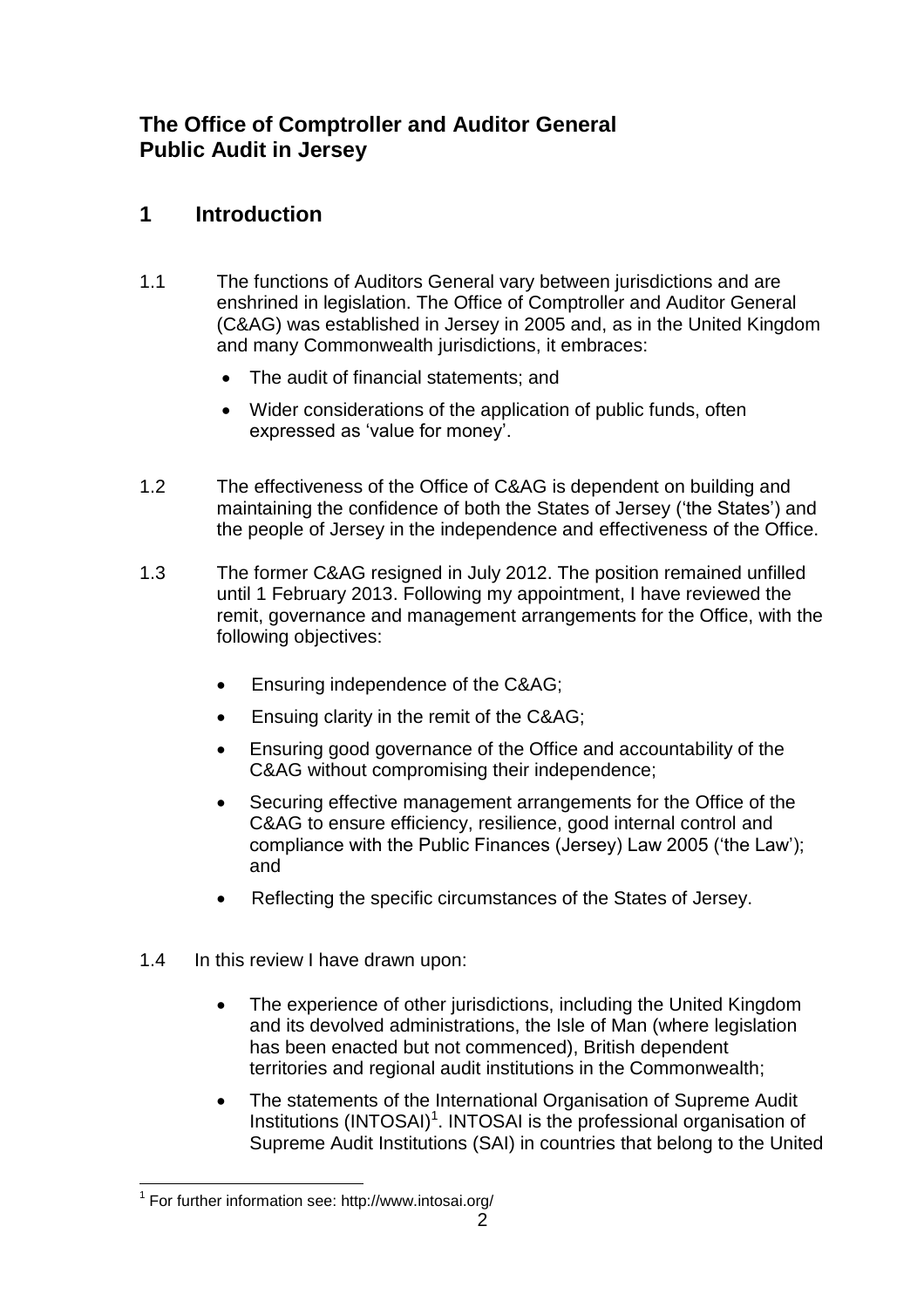Nations (UN) or its specialised agencies and is the recognised international body representing SAIs. It provides a forum for government auditors from around the world to discuss issues of mutual concern and keep abreast of the latest developments in auditing and other applicable professional standards and best practices; and

- The experiences of Jersey, particularly reflecting on the impact of the former C&AG's resignation.
- 1.5 Throughout this report I make recommendations that are summarised in Appendix 2. In Appendix 3 I draw together proposals for legislative changes and believe that the opportunity could be taken to place all legislation relevant to the C&AG in a single Law, as is the case, for example, in the Isle of Man.<sup>2</sup>

#### **Recommendation**

**R1** When a legislative opportunity arises, consolidate and update Jersey's public audit legislation in a separate Law.

 $\overline{a}$  $2$  See Tynwald Auditor General Act 2011 (Appendix 4).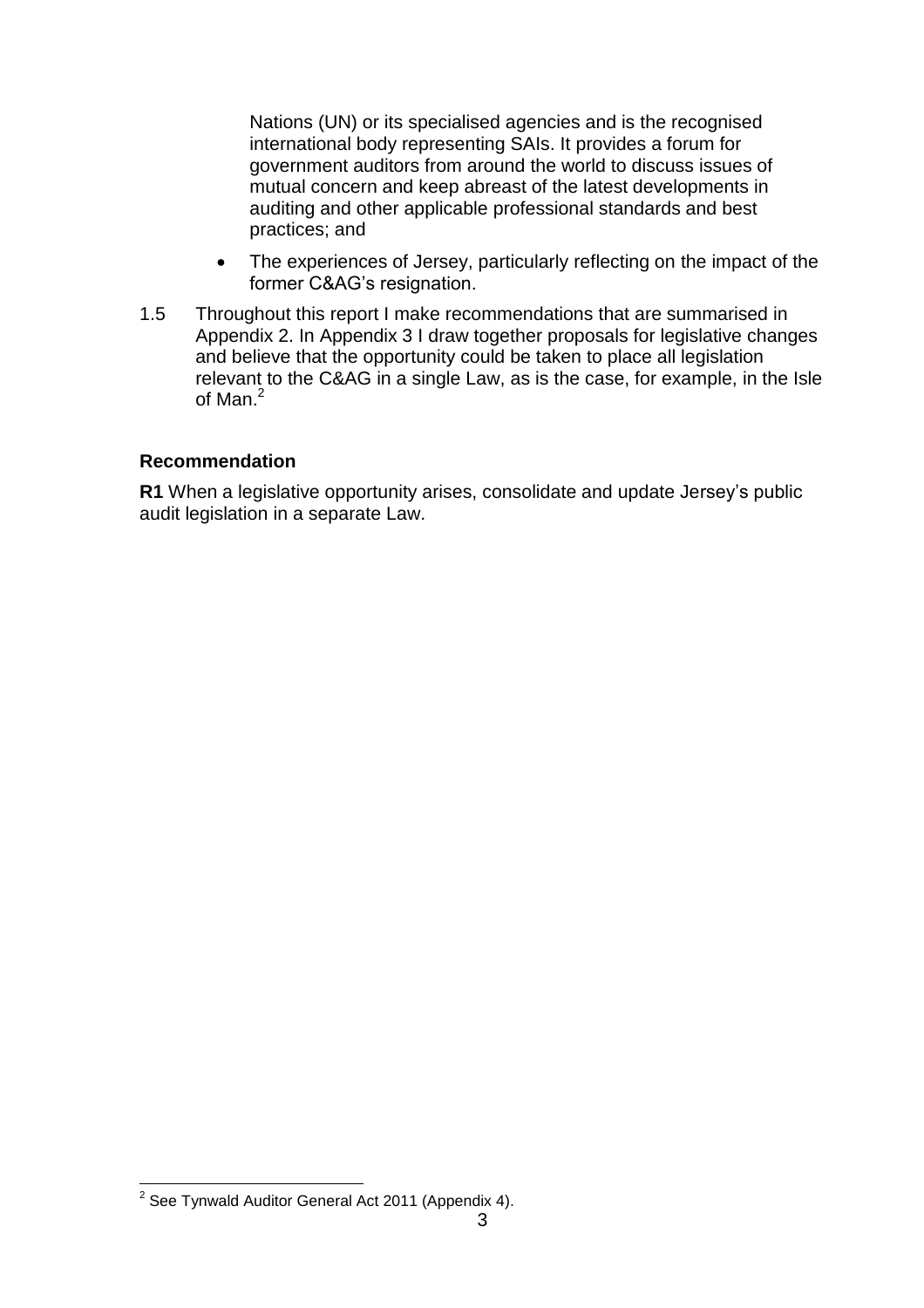## **2 Independence**

- 2.1 Effective public audit is rooted in independence, empowering the auditor to report without fear or favour.
- 2.2 The United Kingdom's Financial Reporting Council ('FRC') defines independence in these terms:

*Independence is freedom from situations and relationships which make it probable that a reasonable and informed third party would conclude that objectivity either is impaired or could be impaired. Independence is related to and underpins objectivity. However, whereas objectivity is a personal behavioural characteristic concerning the auditor's state of mind, independence relates to the circumstances surrounding the audit, including the financial, employment, business and personal relationships between the auditor and the audited entity and its connected parties.<sup>3</sup>*

The main threats to an auditor's independence are:

- Self-interest where the auditor has financial or other interests, which may make them reluctant to take action, influence them to take action or affect the action they take;
- Self-review where the auditor is reviewing areas on which they have previously provided advice or had a role other than as an auditor e.g. accounts preparation;
- Management where the auditor has assumed a function of management;
- Advocacy arises when the auditor undertakes work that involves acting as an advocate for an audited entity and supports a position taken by management in a contentious situation;
- Familiarity or 'trust' where the auditor is predisposed to accept the audited entity's point of view as a result of over familiarity, for example where close personal relationships are developed due to long association with the audit; and
- Intimidation where the auditor's conduct is influenced by fear or threats.
- 2.3 INTOSAI's Mexico Declaration on SAI Independence (2007)<sup>4</sup> established principles for the independence of SAIs:
	- The existence of an appropriate and effective constitutional/ statutory/ legal framework and of de facto application provisions of this framework;

 $\overline{\phantom{a}}$  $3$  See para 12 of Ethical Standard 1 (Revised) Integrity, Objectivity and Independence, Financial Reporting Council.

http://www.frc.org.uk/Our-Work/Publications/

<sup>&</sup>lt;sup>4</sup> See http://www.intosai.org/en/documents/intosai/general/declarations-of-lima-and-mexico/mexicodeclaration-on-sai-independence.html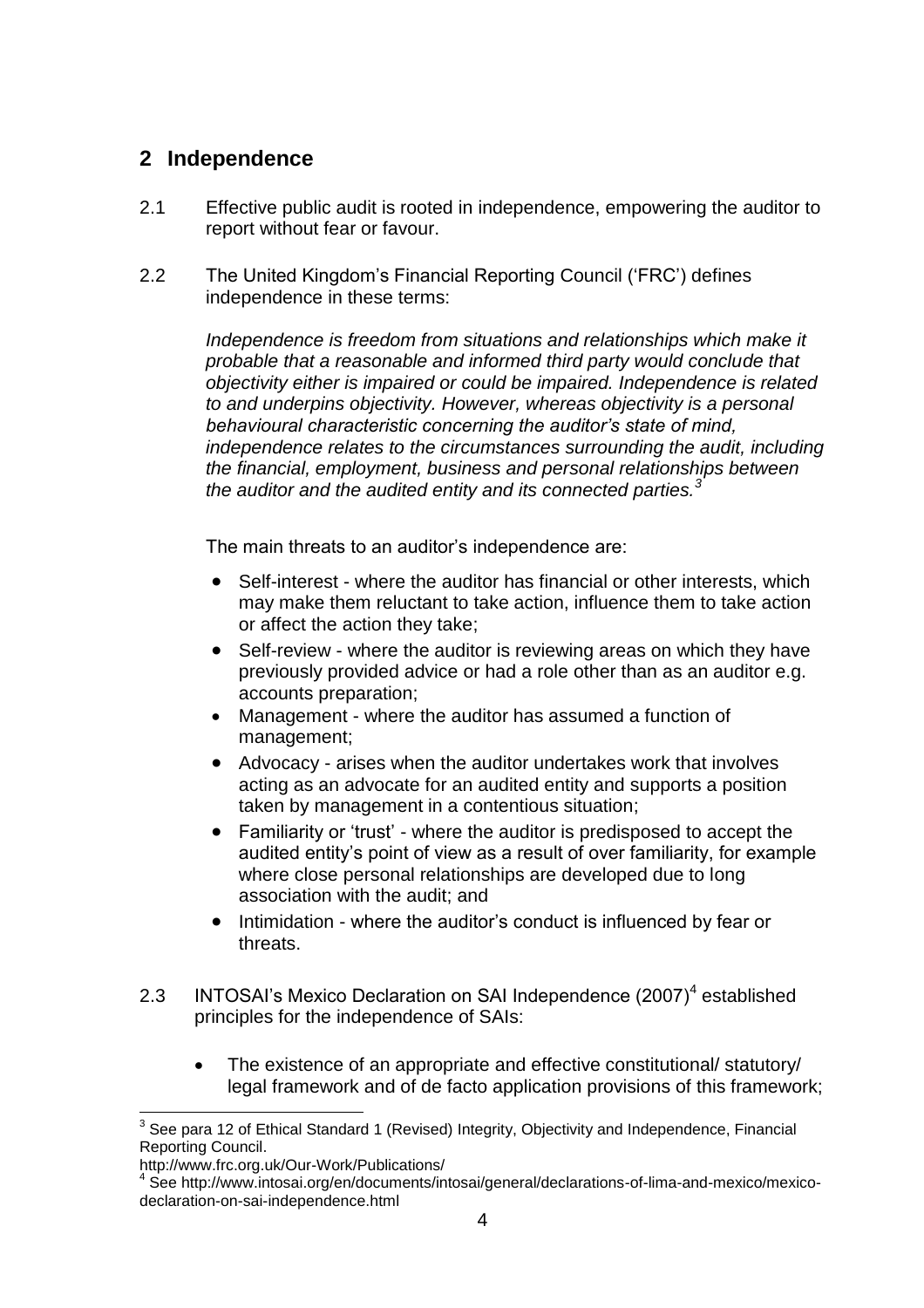- The independence of SAI heads and members (of collegial institutions), including security of tenure and legal immunity in the normal discharge of their duties;
- A sufficiently broad mandate and full discretion, in the discharge of SAI functions;
- Unrestricted access to information:
- The right and obligation to report on their work;
- The freedom to decide the content and timing of audit reports and to publish and disseminate them;
- The existence of effective follow-up mechanisms on SAI recommendations; and
- Financial and managerial/administrative autonomy and the availability of appropriate human, material, and monetary resources.
- 2.4 I have considered these principles in the context of the role of C&AG. In many areas Jersey performs well and, indeed, has some provisions that compare favourably with those for much larger jurisdictions. However, there are some areas that warrant further consideration.
- 2.5 My evaluation is detailed below along with 'traffic lights' for the different principles; where principles are being met (green), where there are issues to be addressed (amber) and where principles are not being met and urgent action is required (red).

| <b>INTOSAI</b><br>principle                                                                                                                                                  | <b>Current position</b>                                                                                                                                                                                                                                                          | <b>Commentary</b>                                                                                                                                                                  | <b>Evaluation</b> |
|------------------------------------------------------------------------------------------------------------------------------------------------------------------------------|----------------------------------------------------------------------------------------------------------------------------------------------------------------------------------------------------------------------------------------------------------------------------------|------------------------------------------------------------------------------------------------------------------------------------------------------------------------------------|-------------------|
| The existence of<br>an appropriate and<br>effective<br>constitutional/<br>statutory/legal<br>framework and of<br>de facto<br>application<br>provisions of this<br>framework. | <b>Public Finances</b><br>(Jersey) Law 2005<br>contains detailed<br>provisions on<br>appointment and<br>removal of the C&AG <sup>5</sup><br>and includes an<br>explicit provision that<br>they are not to be<br>directed in the<br>discharge of their<br>functions. <sup>6</sup> | <b>Complies with INTOSAI</b><br>principles.                                                                                                                                        | G                 |
| The independence<br>of SAI heads and<br>members (of<br>collegial<br>institutions),<br>including security                                                                     | <b>Public Finances</b><br>(Jersey) Law 2005<br>gives strong<br>protection from<br>dismissal during<br>tenure of office <sup>7</sup> but                                                                                                                                          | Significant non-compliance<br>with INTOSAI principles.<br>Most other jurisdictions<br>provide for appointments for<br>a specified fixed term (10<br>years for the $UK11$ , 8 years | A                 |

 5 See Articles 41, 42 and 44 of the Public Finances (Jersey) Law 2005 (Appendix 4).

 $6$  See Article 52 of the Public Finances (Jersey) Law 2005 (Appendix 4).

<sup>&</sup>lt;sup>7</sup> See Article 44 of the Public Finances (Jersey) Law 2005 (Appendix 4).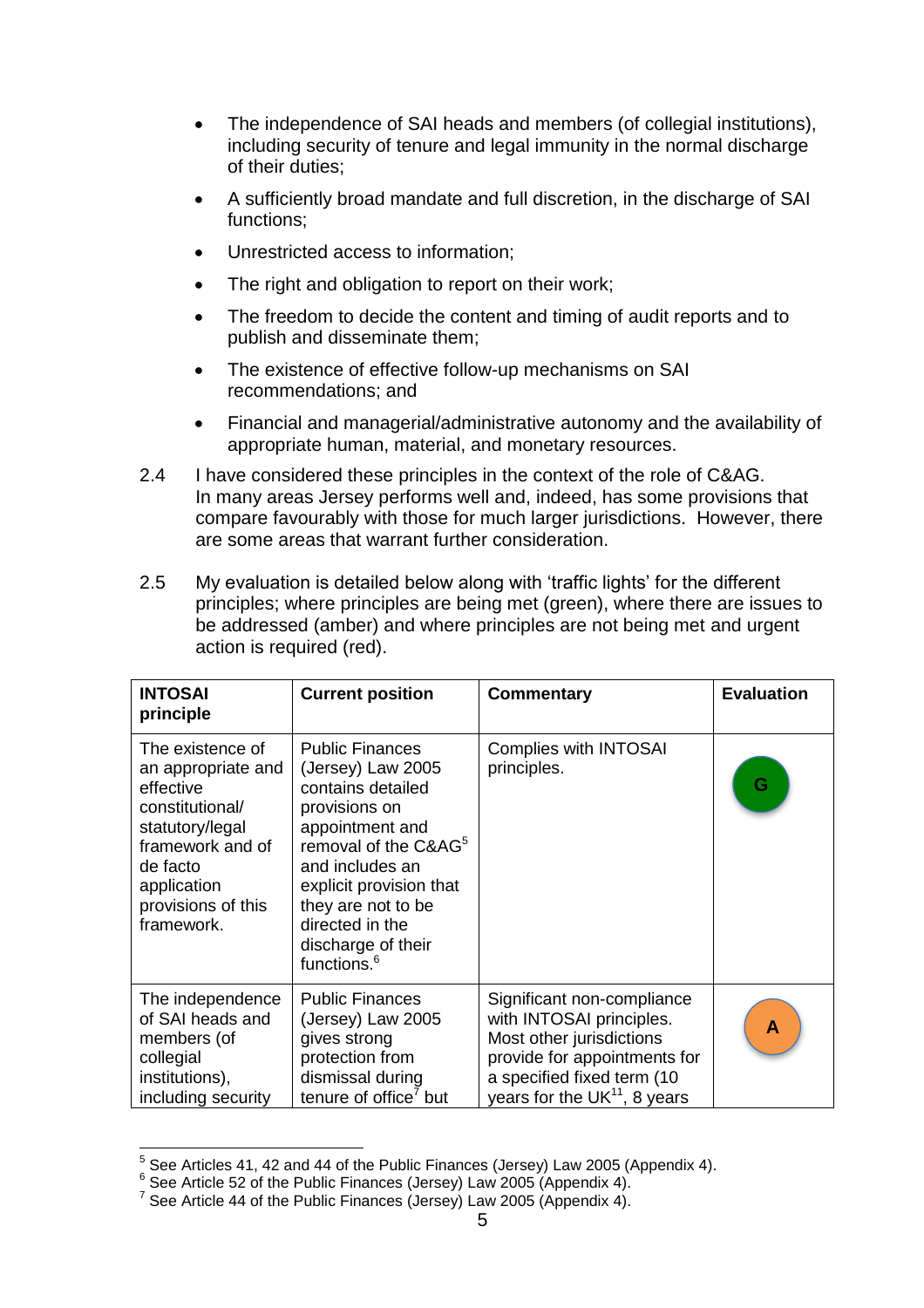| <b>INTOSAI</b><br>principle                                                    | <b>Current position</b>                                                                                                                                                                                                                                                                                                                                                                                                                                                                                                                                                                                                      | <b>Commentary</b>                                                                                                                                                                                                                                                                                                                                                                                                                                                                                                                                                                                                                                                                                                                                         | <b>Evaluation</b> |
|--------------------------------------------------------------------------------|------------------------------------------------------------------------------------------------------------------------------------------------------------------------------------------------------------------------------------------------------------------------------------------------------------------------------------------------------------------------------------------------------------------------------------------------------------------------------------------------------------------------------------------------------------------------------------------------------------------------------|-----------------------------------------------------------------------------------------------------------------------------------------------------------------------------------------------------------------------------------------------------------------------------------------------------------------------------------------------------------------------------------------------------------------------------------------------------------------------------------------------------------------------------------------------------------------------------------------------------------------------------------------------------------------------------------------------------------------------------------------------------------|-------------------|
| of tenure and legal<br>immunity in the<br>normal discharge<br>of their duties. | does not prescribe the<br>term of office. <sup>8</sup> The<br>previous C&AG was<br>given a three-year<br>contract and then a<br>five-year contract. The<br>contract with the<br>current C&AG is for a<br>two-year period.                                                                                                                                                                                                                                                                                                                                                                                                    | for Wales <sup>12</sup> and 8 years for<br>Scotland <sup>13</sup> ). Such fixed term<br>contracts balance the<br>threats to independence<br>from familiarity (from an<br>open-ended contract) and<br>from economic dependence<br>(from a short-term<br>renewable contract).                                                                                                                                                                                                                                                                                                                                                                                                                                                                               |                   |
|                                                                                | No legal immunity or<br>indemnity is provided<br>for under the Public<br>Finances (Jersey)<br>Law 2005. <sup>9</sup> However,<br>discussions on the<br>wording of a<br>contractual indemnity<br>for the C&AG, based<br>on UK Legislation, are<br>in progress. The<br><b>Public Finances</b><br>(Jersey) Law 2005,<br>recognising that the<br>appointment is not full<br>time, puts in place a<br>framework to regulate<br>the other professional<br>activities of the C&AG<br>to minimise the risk of<br>conflicts of interest<br>arising. <sup>10</sup><br>There are no<br>statutory provisions in<br>respect of subsequent | Prescribing the duration of a<br>fixed term in advance<br>reduces the potential threats<br>to independence from the<br>post being politicised by<br>alignment with the term of a<br>legislature.<br>In a small jurisdiction for an<br>Auditor General with a small<br>team, the familiarity threat is<br>enhanced and I do not<br>therefore recommend that a<br>fixed term should exceed<br>the maximum of seven<br>years allowed in the UK for<br>partners auditing listed<br>companies. <sup>14</sup><br>Many jurisdictions,<br>consistent with the INTOSAI<br>principles, provide an<br>explicit absolute (for<br>example, the UK) <sup>15</sup> or<br>qualified (for example, the<br>Isle of Man) <sup>16</sup> statutory<br>indemnity to the Auditor |                   |

 $11$  See section 10(6), Budget Responsibility and National Audit Act 2011.

http://www.legislation.gov.uk/ukpga/2011/4/section/11/enacted

<sup>9</sup> See the Public Finances (Jersey) Law 2005 (Appendix 4).

 $\overline{\phantom{a}}$ 

http://www.legislation.gov.uk/anaw/2013/3/section/2/enacted

 $13$  See Section 13(5) of the Public Finance and Accountability (Scotland) Act 2000 as amended by Section 118 (4) of the Public Services Reform (Scotland) Act 20.

[http://www.legislation.gov.uk/asp/2010/8/pdfs/asp\\_20100008\\_en.pdf](http://www.legislation.gov.uk/asp/2010/8/pdfs/asp_20100008_en.pdf)

See para 12 of Ethical Standard 3 (Revised) Long Association with the Audit Engagement published by the Financial Reporting Council. http://www.frc.org.uk/Our-Work/Codes-Standards/Audit-and-assurance/Standards-and-guidance/Standards-and-guidance-for-

auditors/Ethical-standards-for-auditors.aspx <sup>15</sup> See section 24 of the Budget Responsibility and National Audit Act 2011.

http://www.legislation.gov.uk/ukpga/2011/4/section/24/enacted

 $16$  See section 3, Personal Liability (Ministers, Members and Officers) Act 2007 as amended by Schedule 2 of the Tynwald Auditor General Act 2011 (Appendix 4).

 $8$  See Article 42 of the Public Finances (Jersey) Law 2005 (Appendix 4).

 $10$  See Article 43 of the Public Finances (Jersey) Law 2005 (Appendix 4).

 $12$  See section 2(4), Public Audit (Wales) Act 2013.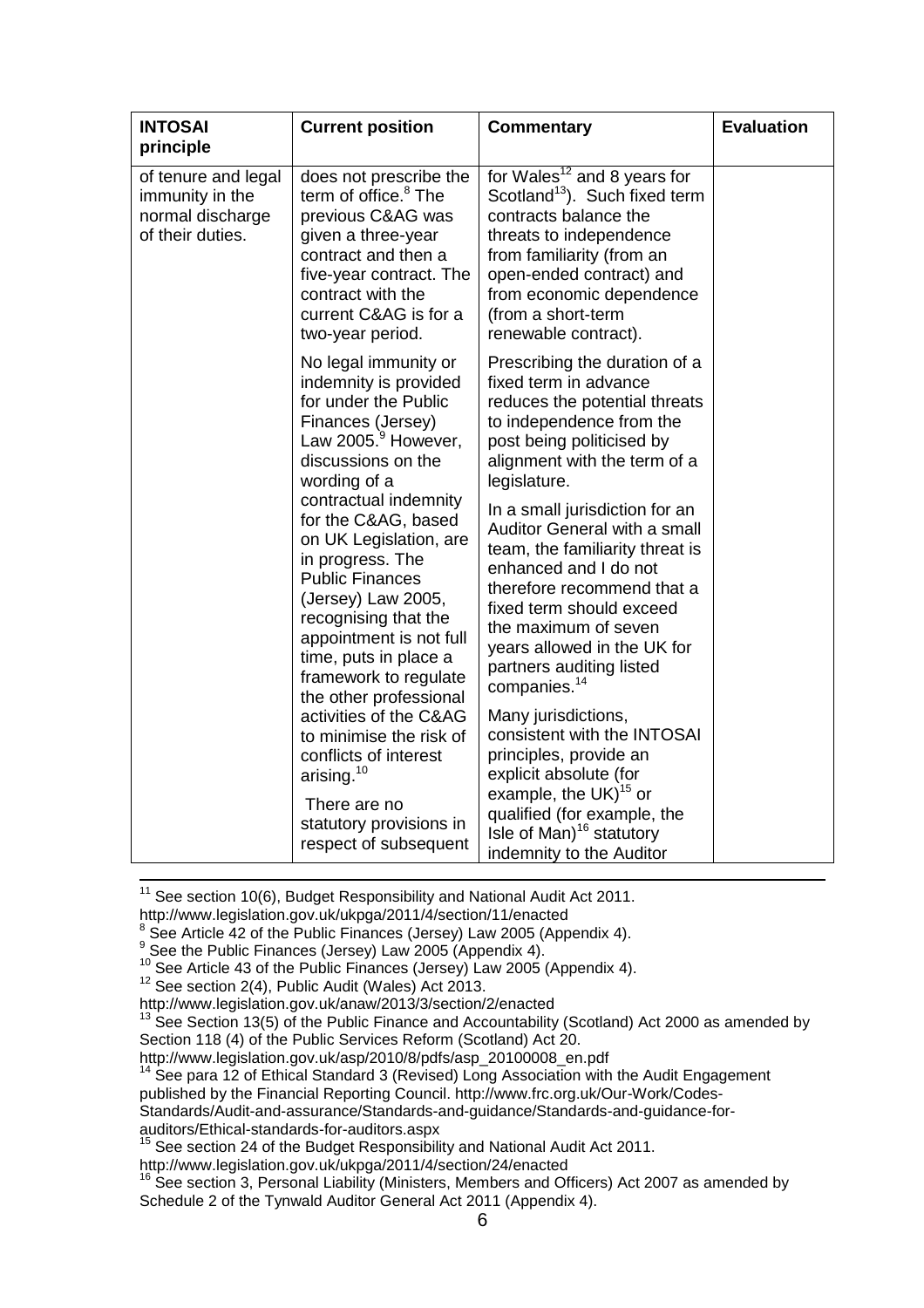| <b>INTOSAI</b><br>principle                                                                      | <b>Current position</b>                                                                                                                                                                                                                                                                   | <b>Commentary</b>                                                                                                                                                                                                                                                                                                                                                                                                                                                                                                                                             | <b>Evaluation</b> |
|--------------------------------------------------------------------------------------------------|-------------------------------------------------------------------------------------------------------------------------------------------------------------------------------------------------------------------------------------------------------------------------------------------|---------------------------------------------------------------------------------------------------------------------------------------------------------------------------------------------------------------------------------------------------------------------------------------------------------------------------------------------------------------------------------------------------------------------------------------------------------------------------------------------------------------------------------------------------------------|-------------------|
|                                                                                                  | employment.<br>However, it has been<br>agreed that a revised<br>contract will contain<br>such a prohibition.                                                                                                                                                                              | General to remove the risk<br>of the Auditor General<br>feeling constrained by the<br>threat of challenge, the<br>defence of which might have<br>to be met personally. The<br>threat is heightened in<br>situations of self-<br>employment (as in the case<br>in Jersey) as opposed to<br>employment (which is the<br>norm for Auditors General).<br>Provision of an indemnity to<br>an Auditor General by the<br>employer is distinct from the<br>employer securing<br>insurance cover against any<br>claims against a current or<br>former Auditor General. |                   |
|                                                                                                  |                                                                                                                                                                                                                                                                                           | <b>Consistent with Ethical</b><br>Standards issued by the<br>FRC, some jurisdictions,<br>including the UK <sup>17</sup> and<br>Wales <sup>18</sup> , place statutory<br>restrictions on the<br>employment and offices that<br>a former C&AG can accept<br>within two years of leaving<br>office.                                                                                                                                                                                                                                                              |                   |
| A sufficiently<br>broad mandate<br>and full discretion,<br>in the discharge of<br>SAI functions. | There is a wide<br>mandate in the Public<br>Finances (Jersey)<br>Law 2005 relating to:<br>Financial<br>$\bullet$<br>statements;<br>Internal control;<br>$\bullet$<br>Value for money;<br>$\bullet$<br>Corporate<br>$\bullet$<br>governance; and<br>Regularity. <sup>19</sup><br>$\bullet$ | Complies in most respects<br>with the INTOSAI principle.<br>Importantly, although there<br>is an explicit and entirely<br>appropriate duty to liaise<br>with the Public Accounts<br>Committee $^{21}$ , there is no<br>power of direction (as there<br>is in the Isle of Man). $^{22}$<br>However:<br>There is a different<br>scope of responsibilities<br>in respect of different                                                                                                                                                                            | Α                 |

 $\overline{a}$  $17$  See section 15, Budget Responsibility and National Audit Act 2011. <http://www.legislation.gov.uk/ukpga/2011/4/section/15/enacted>

<sup>&</sup>lt;sup>18</sup> See section 5, Public Audit (Wales) Act 2013.

http://www.legislation.gov.uk/anaw/2013/3/section/5/enacted

 $19$  See Articles 46 and 47, Public Finances (Jersey) Law 2005 (Appendix 4).

<sup>&</sup>lt;sup>21</sup> See Article 52(2), Public Finances (Jersey) Law 2005 (Appendix 4).

 $^{22}$  See section 10(7), Tynwald Auditor General Act 2011 (Appendix 4).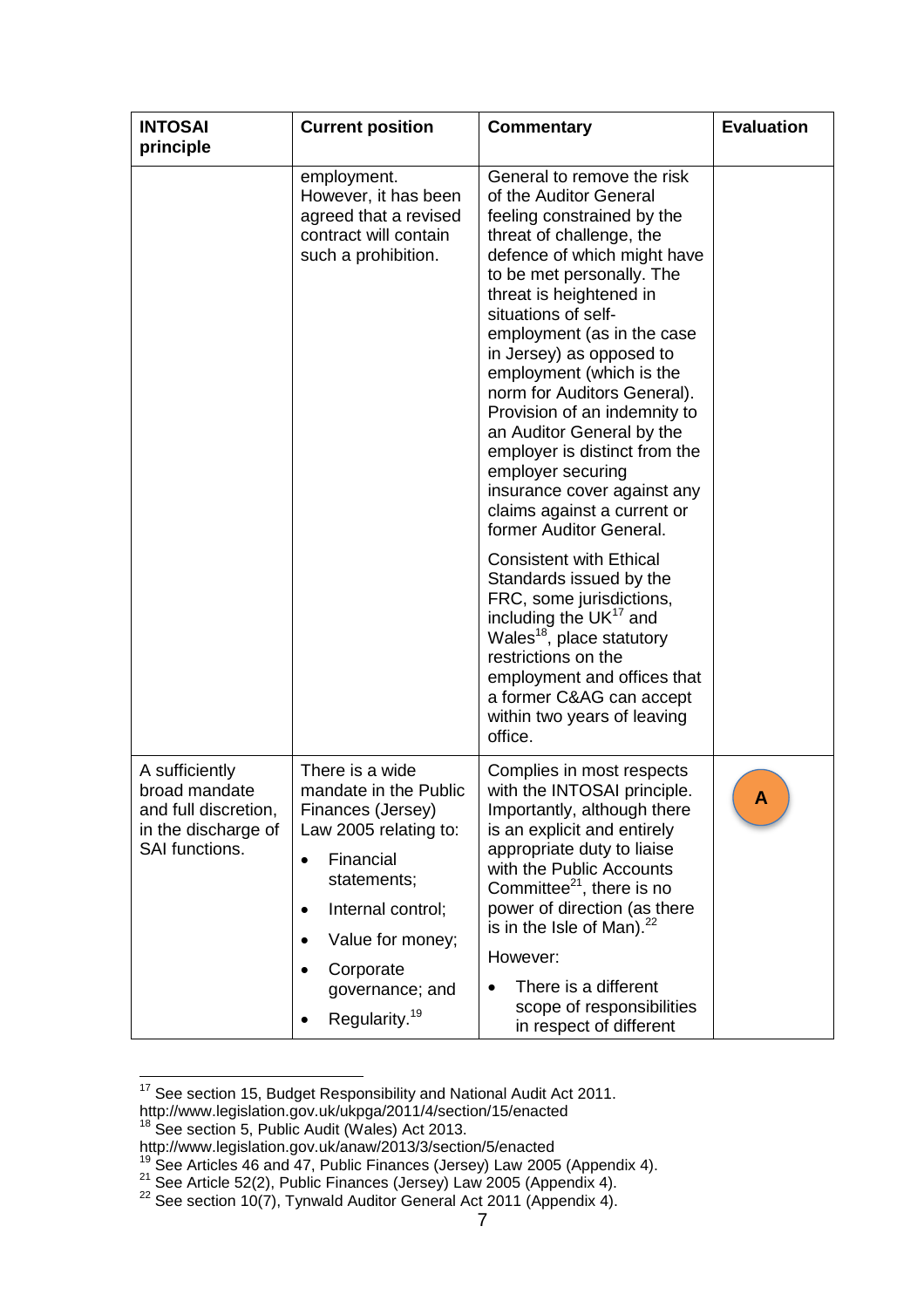| <b>INTOSAI</b><br>principle                                                                                       | <b>Current position</b>                                                                                                                                                                                                   | <b>Commentary</b>                                                                                                                                                                                                                                                                                                                                                      | <b>Evaluation</b> |
|-------------------------------------------------------------------------------------------------------------------|---------------------------------------------------------------------------------------------------------------------------------------------------------------------------------------------------------------------------|------------------------------------------------------------------------------------------------------------------------------------------------------------------------------------------------------------------------------------------------------------------------------------------------------------------------------------------------------------------------|-------------------|
|                                                                                                                   | In common with public<br>audit agencies in the<br>United Kingdom, there<br>is no role in respect of<br>the development or<br>critique of policy.<br>There is freedom to<br>determine the work<br>programme. <sup>20</sup> | entities <sup>23</sup> ; and<br>Responsibilities in<br>$\bullet$<br>respect of some entities<br>(such as the Health<br>Insurance Fund and<br>Social Security Fund)<br>are contained in<br>legislation where<br>provisions are very brief<br>and do not express the<br>breadth of mandate<br>provided for by the<br>Public Finances (Jersey)<br>Law 2005. <sup>24</sup> |                   |
| Unrestricted<br>access to<br>information.                                                                         | <b>Public Finances</b><br>(Jersey) Law 2005<br>gives wide powers of<br>access to documents<br>and rights to obtain<br>information $^{25}$ .                                                                               | Complies in most respects<br>with INTOSAI principle.<br>However, there are no<br>explicit powers about rights<br>to secure information in<br>electronic format and<br>interrogate computer<br>systems, as has been<br>enacted in some<br>jurisdictions.                                                                                                                | A                 |
| The right and<br>obligation to report<br>on their work.                                                           | <b>Public Finances</b><br>(Jersey) Law 2005<br>imposes duties and<br>discretions on the<br>C&AG to report to the<br>States, including the<br>obligation to prepare<br>an annual report to<br>the States.                  | Complies in most respects<br>with INTOSAI principle.<br>However, reporting<br>responsibilities in respect of<br>other entities, such as the<br>Social Security Fund <sup>26</sup> , the<br>Social Security (Reserve)<br>Fund <sup>27</sup> and the Health<br>Insurance Fund <sup>28</sup> are not<br>specified and are unclear.                                        | A                 |
| The freedom to<br>decide the content<br>and timing of audit<br>reports and to<br>publish and<br>disseminate them. | <b>Public Finances</b><br>(Jersey) Law 2005<br>does not:<br>impose constraints<br>$\bullet$<br>on content or<br>timing of reporting;                                                                                      | <b>Complies with INTOSAI</b><br>principles.                                                                                                                                                                                                                                                                                                                            |                   |

 $^{20}$  See Article 52, Public Finances (Jersey) Law 2005 (Appendix 4).

 $\overline{a}$ 

 $^{23}$  See Article 46(3), Public Finances (Jersey) Law 2005 (Appendix 4).

 $24$  See Article 46, Public Finances (Jersey) Law 2005 (Appendix 4).

<sup>&</sup>lt;sup>25</sup> See Article 54, Public Finances (Jersey) Law 2005 (Appendix 4).

 $26$  See Article 30(4), Social Security (Jersey) Law 1974 (Appendix 4).

<sup>&</sup>lt;sup>27</sup> See Article 31(2), Social Security (Jersey) Law 1974 (Appendix 4).

 $28$  See Article 21(2), Health Insurance (Jersey) Law 1967 (Appendix 4).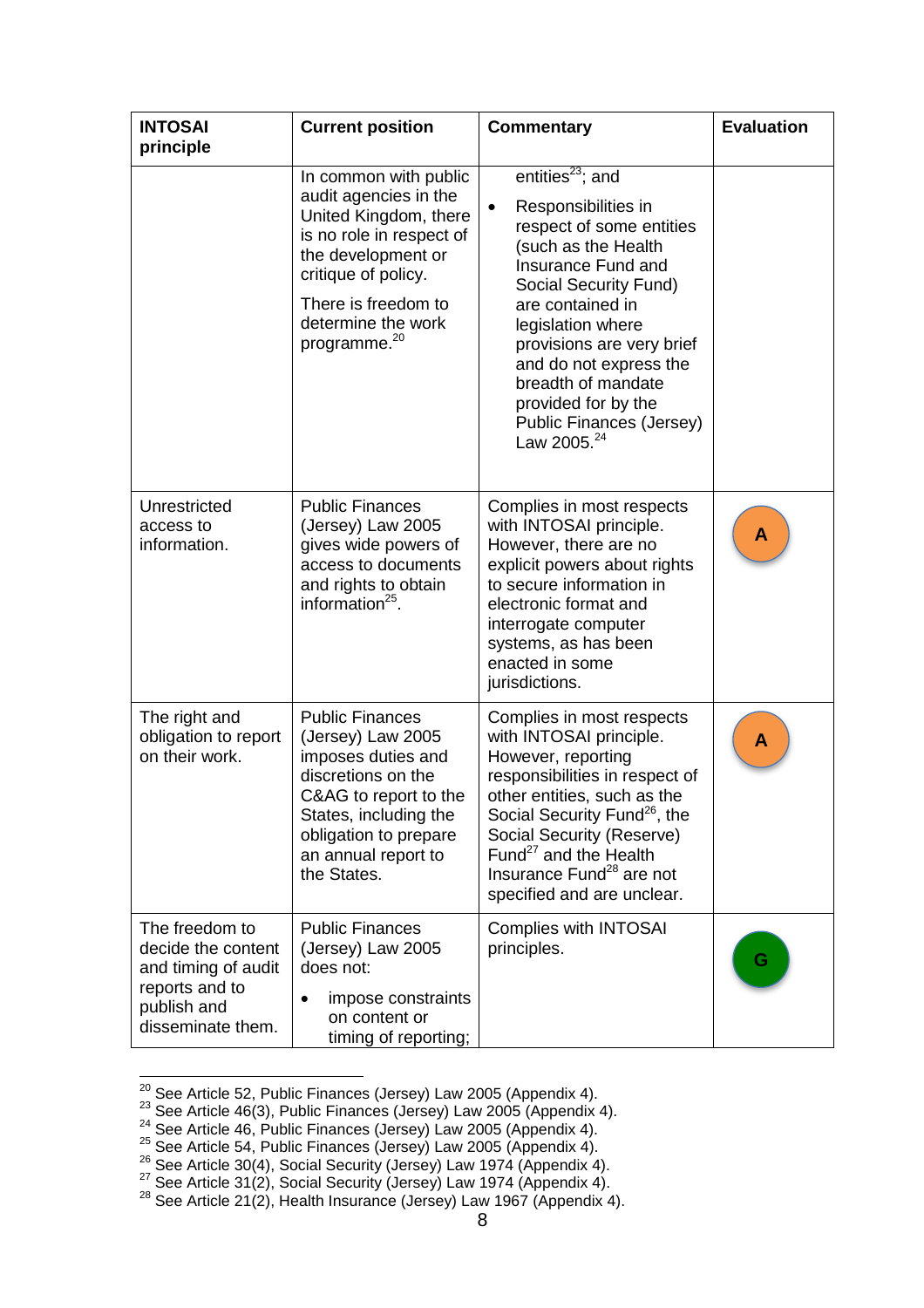| <b>INTOSAI</b><br>principle                                                                                                                            | <b>Current position</b>                                                                                                                                                                                                                                                                                 | <b>Commentary</b>                                                                                                                                                                                                                                                                                                                                                                                                                                                                                                                                                                                                                                                                                                                                                                      | <b>Evaluation</b> |
|--------------------------------------------------------------------------------------------------------------------------------------------------------|---------------------------------------------------------------------------------------------------------------------------------------------------------------------------------------------------------------------------------------------------------------------------------------------------------|----------------------------------------------------------------------------------------------------------------------------------------------------------------------------------------------------------------------------------------------------------------------------------------------------------------------------------------------------------------------------------------------------------------------------------------------------------------------------------------------------------------------------------------------------------------------------------------------------------------------------------------------------------------------------------------------------------------------------------------------------------------------------------------|-------------------|
|                                                                                                                                                        | or<br>prevent<br>$\bullet$<br>publication by the<br><b>Auditor General</b><br>(in addition to<br>laying before the<br>States). <sup>29</sup>                                                                                                                                                            |                                                                                                                                                                                                                                                                                                                                                                                                                                                                                                                                                                                                                                                                                                                                                                                        |                   |
| The existence of<br>effective follow-up<br>mechanisms on<br>SAI<br>recommendations.                                                                    | <b>Public Finances</b><br>(Jersey) Law 2005<br>does not impose a<br>specific duty on the<br>C&AG or PAC to<br>follow up<br>implementation of<br>recommendations.                                                                                                                                        | Complies in most respects<br>with INTOSAI principle. In<br>practice follow up of<br>recommendations is under-<br>developed but rigorous<br>follow up by the C&AG can<br>be established without a<br>change in legislation.                                                                                                                                                                                                                                                                                                                                                                                                                                                                                                                                                             | Α                 |
| Financial and<br>managerial/<br>administrative<br>autonomy and the<br>availability of<br>appropriate<br>human, material,<br>and monetary<br>resources. | <b>Public Finances</b><br>(Jersey) Law 2005<br>requires the Chief<br>Minister to provide<br>sufficient resources <sup>30</sup><br>to the C&AG for them<br>to discharge their<br>functions but does not<br>make any specific<br>provisions in respect<br>of managerial or<br>administrative<br>autonomy. | Complies in most respects<br>with INTOSAI principles.<br>However, the duty for<br>provision of resources rests<br>with the Chief Minister as<br>part of the Executive (i.e.<br>those subject to audit) rather<br>than the Legislature (i.e.<br>those scrutinising the<br>Executive), presenting a<br>potential threat to<br>independence of the<br>C&AG <sup>31</sup> . In most<br>jurisdictions (including the<br>$UK^{32}$ and its devolved<br>administrations <sup>33</sup> )<br>responsibility rests with the<br>Legislature. In a number of<br>other jurisdictions, including<br>the $UK^{34}$ and the Isle of<br>Man <sup>35</sup> , the Auditor General<br>is explicitly an officer of the<br>Legislature. Such a<br>designation in Jersey would<br>bring budget setting within | A                 |

 $\overline{\phantom{a}}$  $^{29}$  See Article 54, Public Finances (Jersey) Law 2005 (Appendix 4).

 $30$  See Article 50, Public Finances (Jersey) Law 2005 (Appendix 4).

 $31$  See Article 50, Public Finances (Jersey) Law 2005 (Appendix 4).

<sup>&</sup>lt;sup>32</sup> See section 4, National Audit Office Act 1983.

<http://www.legislation.gov.uk/ukpga/1983/44/section/4>

<sup>&</sup>lt;sup>33</sup> See for example, Article 6, Audit (Northern Ireland) Order 1987.

http://www.legislation.gov.uk/nisi/1987/460/article/6

 $34$  See section 12(2), Budget Responsibility and National Audit Act 2011.

http://www.legislation.gov.uk/ukpga/2011/4/section/12/enacted

 $35$  See section 4(2), Tynwald Auditor General Act 2011 (Appendix 4).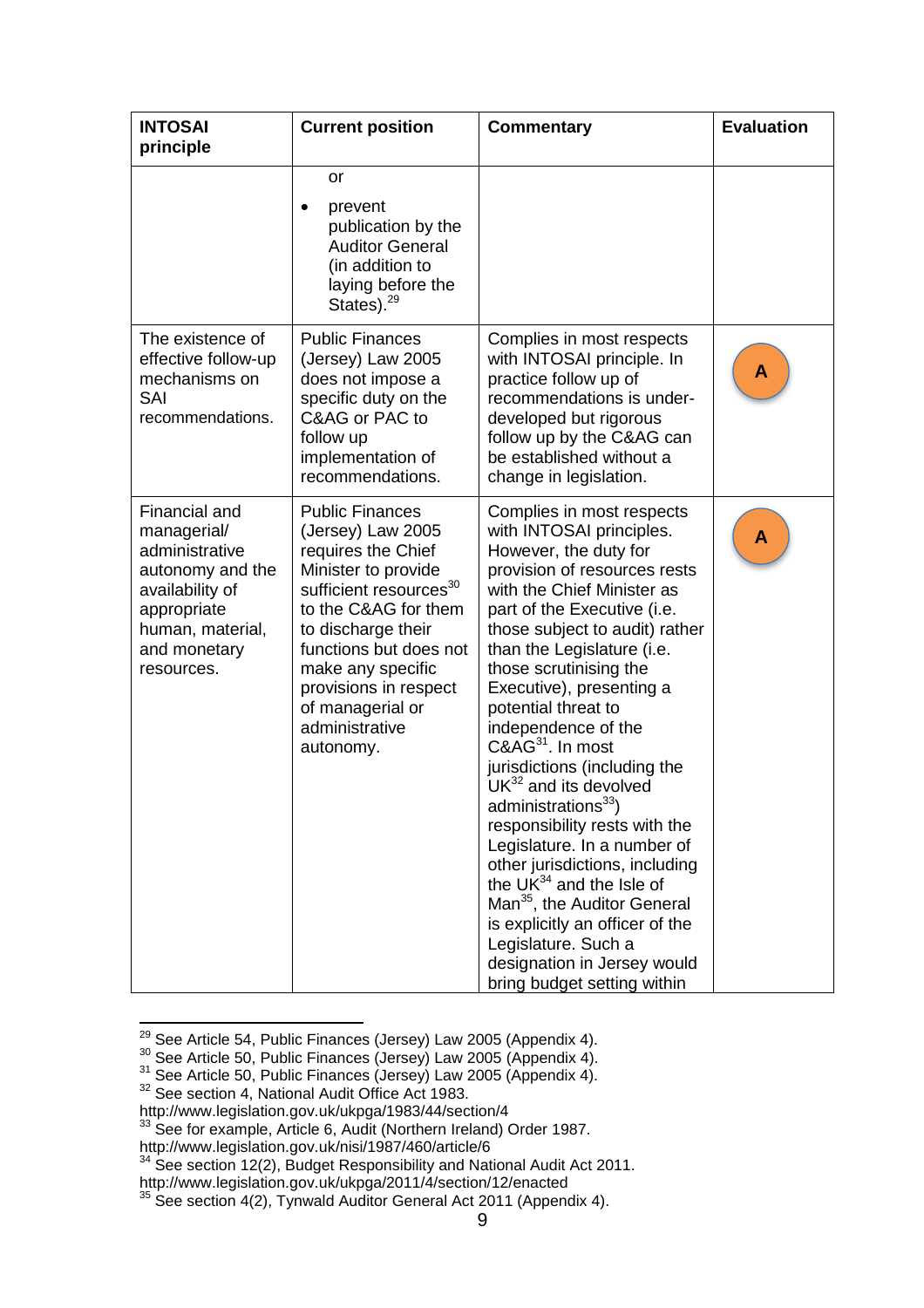| <b>INTOSAI</b><br>principle | <b>Current position</b> | Commentary                                                                        | <b>Evaluation</b> |
|-----------------------------|-------------------------|-----------------------------------------------------------------------------------|-------------------|
|                             |                         | the scope of the specific<br>provisions for the States<br>Assembly. <sup>36</sup> |                   |

2.6 I have also identified a legislative provision that is inconsistent with the independence of auditors and not replicated in legislation within the United Kingdom. The C&AG must receive and has the power to comment on estimates for the States Assembly<sup>37</sup>. It is unclear on what basis the C&AG would comment, as this power does not relate to any specified audit responsibilities<sup>38</sup>. The budget setting process is potentially subject to review by the C&AG. Commenting during the process might give rise to a selfreview threat and could compromise the independence of the C&AG.

#### **Recommendations**

**R2** Adopt a non-renewable seven-year term of office for the C&AG (with appropriate transitional arrangements).

**R3** When a legislative opportunity arises, provide an explicit statutory indemnity to current and previous C&AGs and their staff in respect of any actions or claims arising from the discharge of their functions.

**R4** When a legislative opportunity arises, prohibit the C&AG accepting any employment or office with the States of Jersey or any entity controlled by the States within two years of leaving office.

**R5** Where a legislative opportunity arises:

- Make specific provision about rights of access to computers;
- Extend the comprehensive provisions relating to the role and powers of the C&AG to all entities for the audit of which they have a responsibility (including the Health Insurance Fund and Social Security Funds).

**R6** Support a rigorous approach to the follow up of previous recommendations by the C&AG, possibly through the Code discussed below.

**R7** When a legislative opportunity arises, amend the Law to remove the power of the C&AG to comment on the States Assembly estimates.

**R8** Secure the financial/managerial autonomy of the C&AG by making them an officer of the States Assembly, subject to the budget setting provisions applicable to it.

 $\overline{a}$  $36$  See Article 24B, Public Finances (Jersey) Law 2005 (Appendix 4).

<sup>&</sup>lt;sup>37</sup> See Article 24B(4)(b), Public Finances (Jersey) Law 2005 (Appendix 4).

 $38$  See Articles 46 – 49, Public Finances (Jersey) Law 2005 (Appendix 4).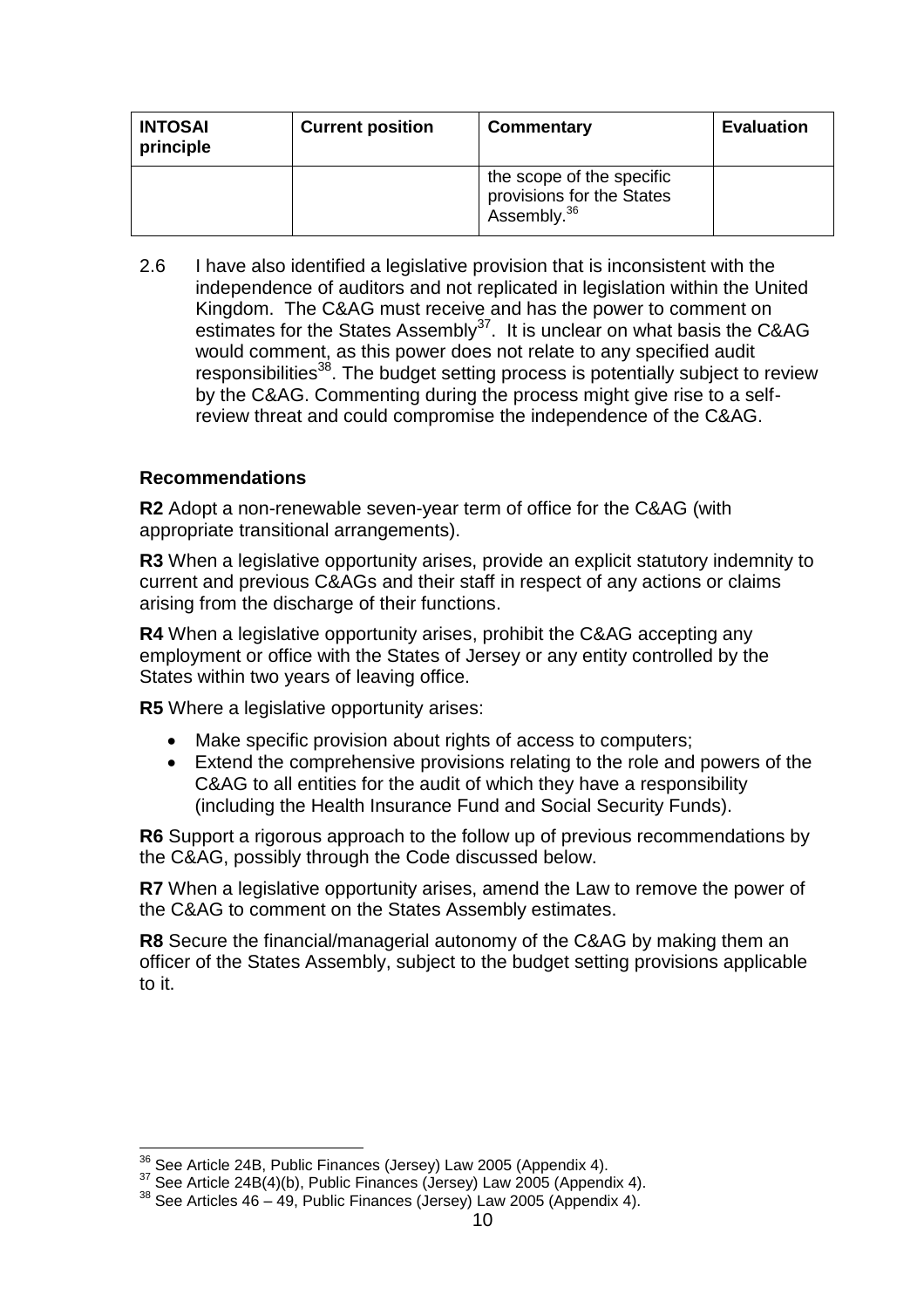# **3 The remit of the C&AG**

- 3.1 The role of SAIs varies between jurisdictions. However, in Jersey, as in the United Kingdom and many Commonwealth jurisdictions, it embraces:
	- The audit of financial statements; and
	- Wider considerations of the application of public funds, often expressed as 'value for money'.

### **The audit of financial statements**

- 3.2 The audit of financial statements is common to private sector and public audit. The preparation of financial statements is an important means of demonstrating accountability for the stewardship of funds and audit provides assurance about how management has discharged its responsibilities.
- 3.3 The scope and nature of the responsibilities of the C&AG differs in respect of different accounts and how, in practice, the responsibilities are discharged: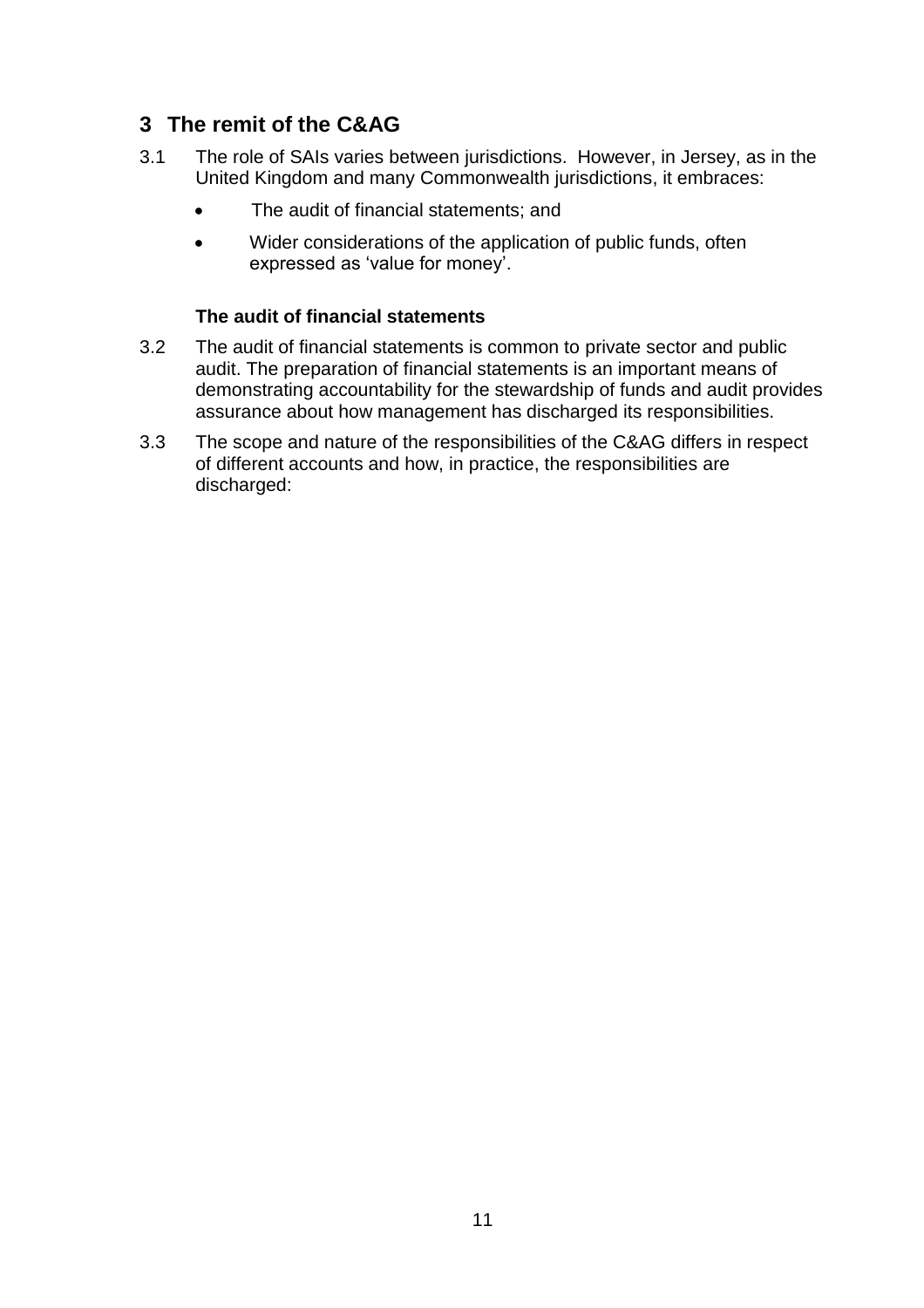|                                                                        | <b>Responsibility</b>                                                                                                                                      | <b>Timescale</b>                      | Discharged by                                                           |
|------------------------------------------------------------------------|------------------------------------------------------------------------------------------------------------------------------------------------------------|---------------------------------------|-------------------------------------------------------------------------|
| States <sup>39</sup>                                                   | Ensuring that 'an audit' is<br>undertaken stating:<br>Whether financial<br>statements properly<br>represent the financial<br>activities of the States; and | Within five<br>months of<br>year end. | <b>Engagement of PwC</b><br>to provide 'true and<br>fair' view opinion. |
|                                                                        | Whether they were prepared<br>in accordance with<br>prescribed accounting<br>standards.                                                                    |                                       |                                                                         |
| <b>Social</b><br><b>Security</b><br>Fund <sup>40</sup>                 | 'Examine and certify' the<br>financial statements.                                                                                                         | None.                                 | <b>Engagement of PwC</b><br>to provide 'true and<br>fair' view opinion. |
| <b>Social</b><br><b>Security</b><br>(Reserve)<br>Fund <sup>41</sup>    |                                                                                                                                                            |                                       | Certificate and, as<br>appropriate, report of<br>the C&AG.              |
| <b>Health</b><br><b>Insurance</b><br>Fund <sup>42</sup>                |                                                                                                                                                            |                                       |                                                                         |
| Independ-<br>ently<br>audited<br><b>States</b><br>bodies <sup>43</sup> | Right to 'report on' the accounts.                                                                                                                         | None.                                 | Not applicable.                                                         |

 $\overline{\phantom{a}}$ 

 $39$  See Article 47, Public Finances (Jersey) Law 2005 (Appendix 4).

 $40$  See Article 30(4), Social Security (Jersey) Law 1974 (Appendix 4).

 $41$  See Article 31(2), Social Security (Jersey) Law 1974 (Appendix 4).

 $42$  See Article 21(2), Health Insurance (Jersey) Law 1967 (Appendix 4).

 $43$  See Article 48, Public Finances (Jersey) Law 2005 (Appendix 4).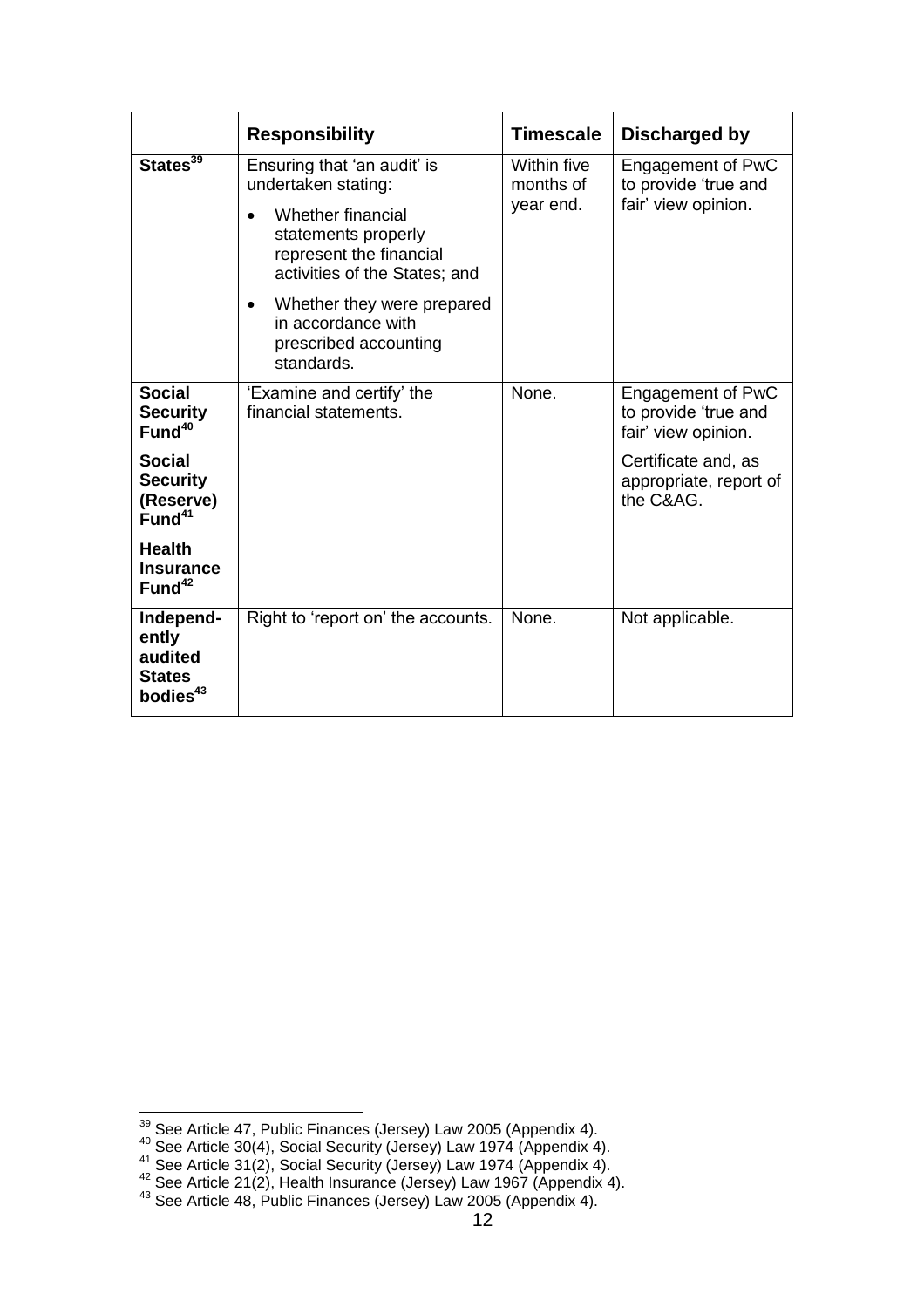- 3.4 From this analysis it is apparent that:
	- The Public Finances (Jersey) Law 2005 appropriately allows the responsibility for an audit under auditing standards to be undertaken by auditors appointed by the  $C\&AG^{44}$ . It would not be feasible for the C&AG's office to maintain the necessary infrastructure to perform this role. In respect of other funds there is a duty on the C&AG to examine the accounts but, given the wording of the legislation, it has been possible for the C&AG to move to a position where they do not themselves give the opinion but do certify completeness; and
	- A number of bodies, such as the pension funds, are not subject to audit by auditors appointed by the C&AG. This exclusion is unusual. The direction of travel in the UK has been for Auditors General to assume direct responsibility for more work including:
		- $\circ$  The audit of companies controlled by government<sup>45</sup>; and
		- $\circ$  In some jurisdictions (e.g. Wales<sup>46</sup> and the Isle of Man<sup>47</sup>) the audit of local government bodies.
- 3.5 The Law does not require an expression of opinion on the 'regularity' of accounts (i.e. conformance of income and expenditure to legislation and other 'governing authorities') and in practice none has been given. This is despite the overarching responsibility of the C&AG to provide assurance that money withdrawn from the consolidated fund, the strategic reserve fund or the currency fund was used for the purpose for which it was authorised to be withdrawn, and that all income due to the States has been collected or otherwise duly accounted for. In the UK and its devolved administrations expression of regularity opinion is a routine part of reporting on funds voted by the legislature and would support this overall objective. No such opinion is required or given in Jersey. I have been in dialogue with PwC as to the appropriate approach in the future.

### **Other responsibilities**

- 3.6 In most jurisdictions the non-opinion responsibilities are expressed in very general terms. In the UK and its devolved administrations they are expressed in terms of 'economy, efficiency and effectiveness'.
- 3.7 The Public Finances (Jersey) Law 2005 expresses the responsibilities in a commendably concise way that focuses the non-opinion work of the C&AG more clearly than in other jurisdictions. However, the scope of responsibilities varies between different entities<sup>48</sup>:

 $\overline{\phantom{a}}$  $44$  See Article 47, Public Finances (Jersey) Law 2005 (Appendix 4).

<sup>45</sup> See section 1226ff, Companies Act 2006.

http://www.legislation.gov.uk/ukpga/2006/46/part/42/chapter/3

 $46$  See section 13, Public Audit (Wales) Act 2013 as amended by section 11, Public Audit (Wales) Act 2004.

http://www.legislation.gov.uk/anaw/2013/3/section/11/enacted

 $47$  See section 5, Tynwald Auditor General Act 2011 (Appendix 4).

<sup>48</sup> See Articles 1 and 46, Public Finances (Jersey) Law 2005 (Appendix 4).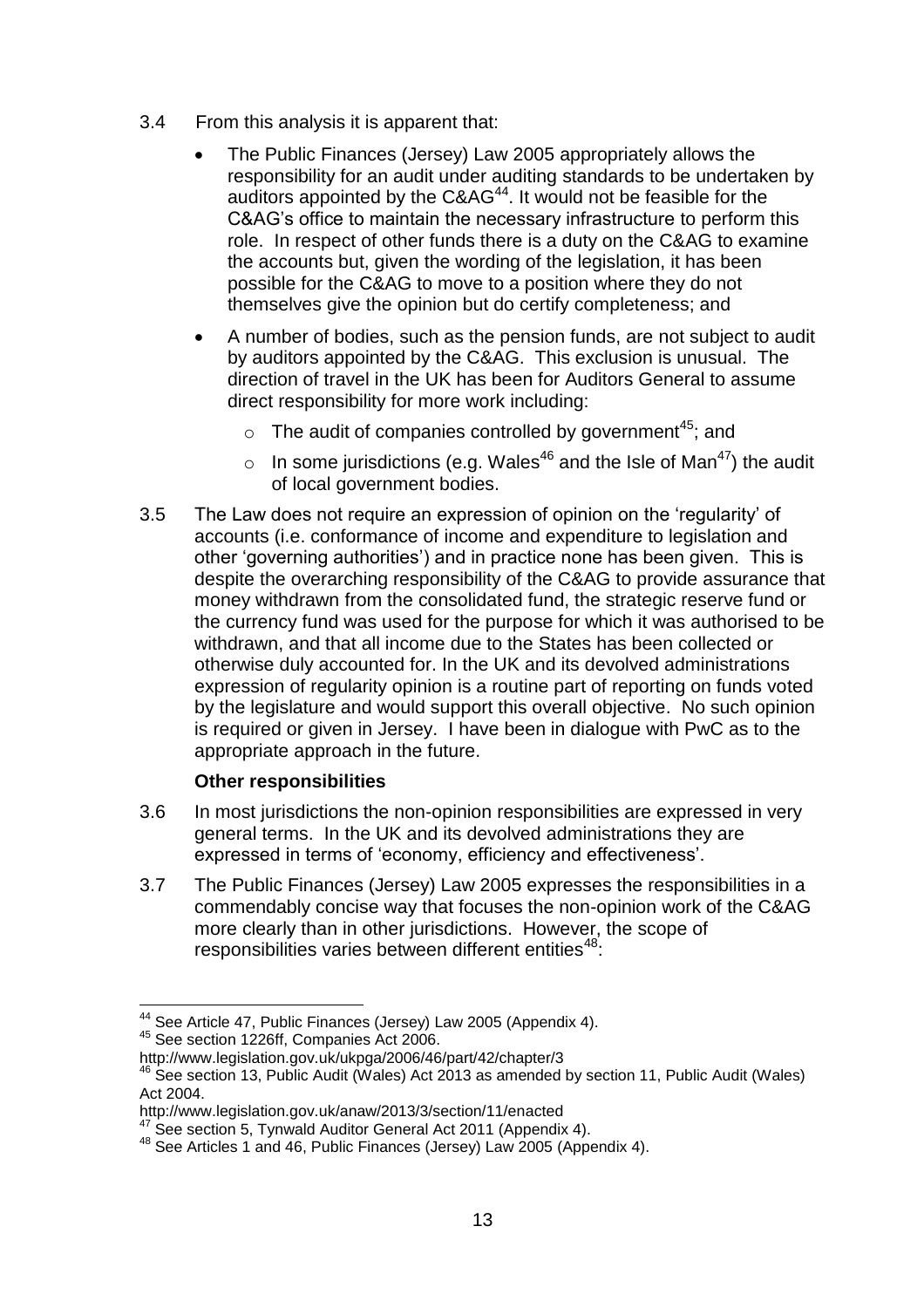| <b>Type of Body</b>                                                    | <b>Definition of</b><br><b>Body</b>                                                                                                                                                                                                       | <b>C&amp;AG's Scope of Responsibilities</b>                                            |                                                                           |                                                    |
|------------------------------------------------------------------------|-------------------------------------------------------------------------------------------------------------------------------------------------------------------------------------------------------------------------------------------|----------------------------------------------------------------------------------------|---------------------------------------------------------------------------|----------------------------------------------------|
|                                                                        |                                                                                                                                                                                                                                           | <b>Effectiveness</b><br>of internal<br>financial<br>controls &<br>internal<br>auditing | Economy,<br>efficiency and<br>effectiveness<br>in the use of<br>resources | General<br>corporate<br>governance<br>arrangements |
| <b>States funded</b><br>bodies                                         | Ministry,<br>Department of<br>the States,<br>Committee or<br>other body<br>established by<br>Act of the<br>States or under<br>Standing<br>Orders, holder<br>of Crown or<br><b>States</b><br>appointment<br>funded by the<br><b>States</b> |                                                                                        |                                                                           |                                                    |
| Independently<br>audited<br><b>States bodies</b><br>(not<br>companies) | Person, office<br>or body (not<br>being a<br>company)<br>established by<br>enactment of<br>the States<br>where<br>establishing Act<br>requires audit<br>other than by<br>the C&AG                                                         |                                                                                        |                                                                           |                                                    |
| Independently<br>audited<br><b>States bodies</b><br>(companies)        | Company<br>established by<br>enactment of<br>the States and<br>owned or<br>controlled by<br>the States<br>where<br>establishing Act<br>requires audit<br>other than by<br>the C&AG                                                        |                                                                                        |                                                                           |                                                    |
| <b>States aided</b><br>independent<br>bodies                           | Body funded by<br>the States that<br>receives either<br>£5,000 or at<br>least half its<br>income is from<br>the States                                                                                                                    |                                                                                        |                                                                           |                                                    |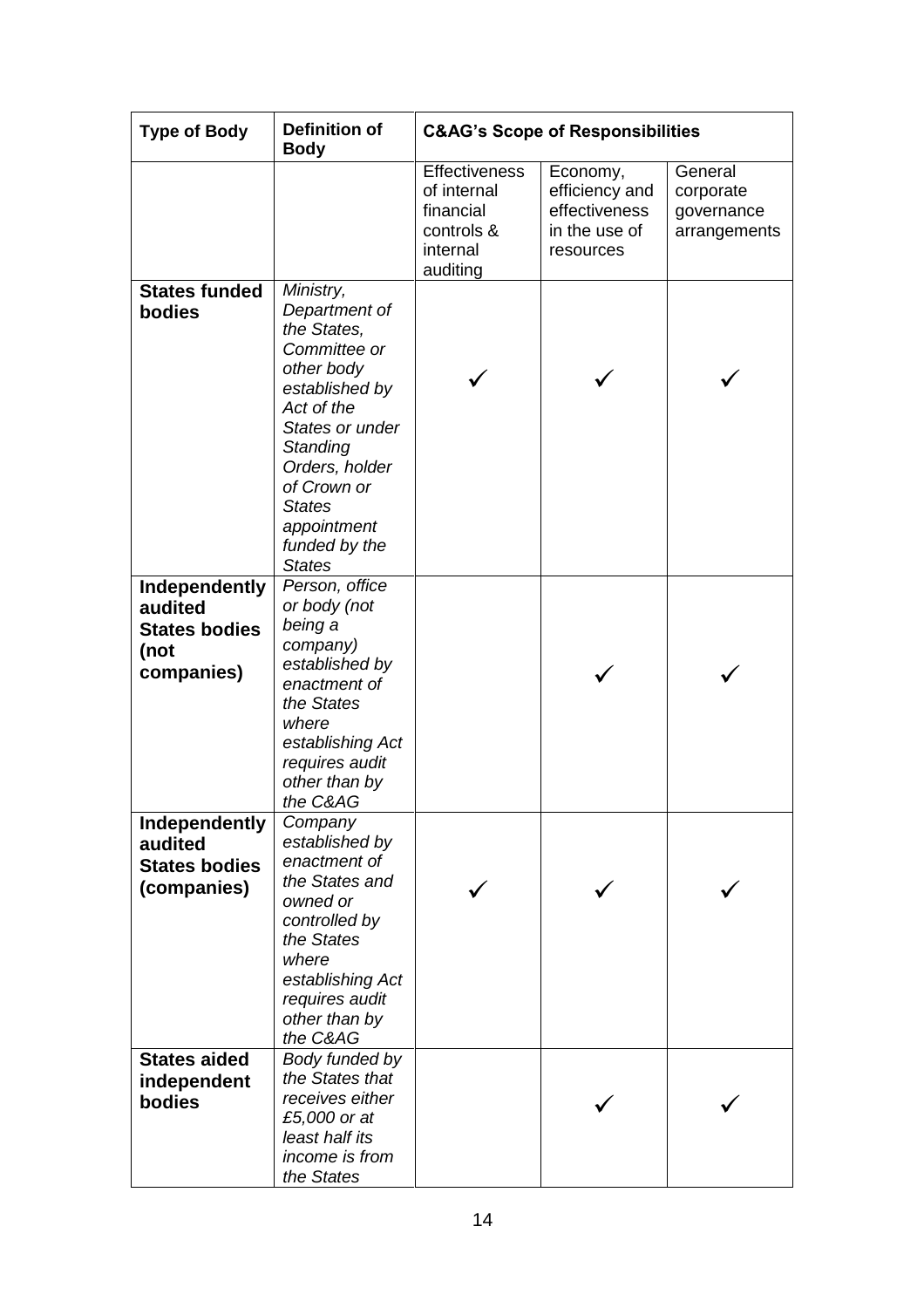- 3.8 Considering these provisions:
	- The wording of the legislation $49$  does not fully reflect recent developments. In the UK there has been a shift away from a narrow consideration of internal financial controls to a wider consideration of internal controls. This is reflected in the replacement of the Statement of Internal Control with a wider Governance Statement for central government in the UK $^{50}$ , the scope of internal audit and in consequence the responsibilities of external auditors;
	- The concept of the States aided independent body, and the associated powers in the Public Finances (Jersey) Law 2005, reflect a powerful commitment to following the public pound. However, the definition<sup>51</sup> might be read to exclude bodies in which the States have a significant interest but do not fund; and
	- The rationale for the different bodies to which responsibilities fall under the three different responsibilities is not clear. However, there is an interrelationship between wider elements of internal control and corporate governance. Good corporate governance and internal control are prerequisites for being able to demonstrate securing value for money. Therefore, whilst the responsibilities provide a useful framework for planning and reporting work, distinguishing the C&AG's remit for the different types of entity could be difficult to do in practice;
	- In practice it has proven difficult to establish which bodies fall within the categories of independently audited States bodies. Indeed, it is not clear how the powers of the C&AG relate to bodies which appoint auditors where there is no obvious legislative provision relating to the appointment of auditors, such as the Public Employees Contributory Retirement Scheme; and
	- It is not clear whether the C&AG has responsibilities or rights in respect of bodies which the States do not fund but in which they have some form of ownership interest.

 $\overline{\phantom{a}}$ <sup>49</sup> See Article 46(3)(a), Public Finances (Jersey) Law 2005 (Appendix 4).

<sup>50</sup> See Annex 3.1 to Managing Public Money.

https://www.gov.uk/government/uploads/system/uploads/attachment\_data/file/179695/mpm\_whole. pdf.pdf

<sup>&</sup>lt;sup>51</sup> See Article 49(7), Public Finances (Jersey) Law 2005 (Appendix 4).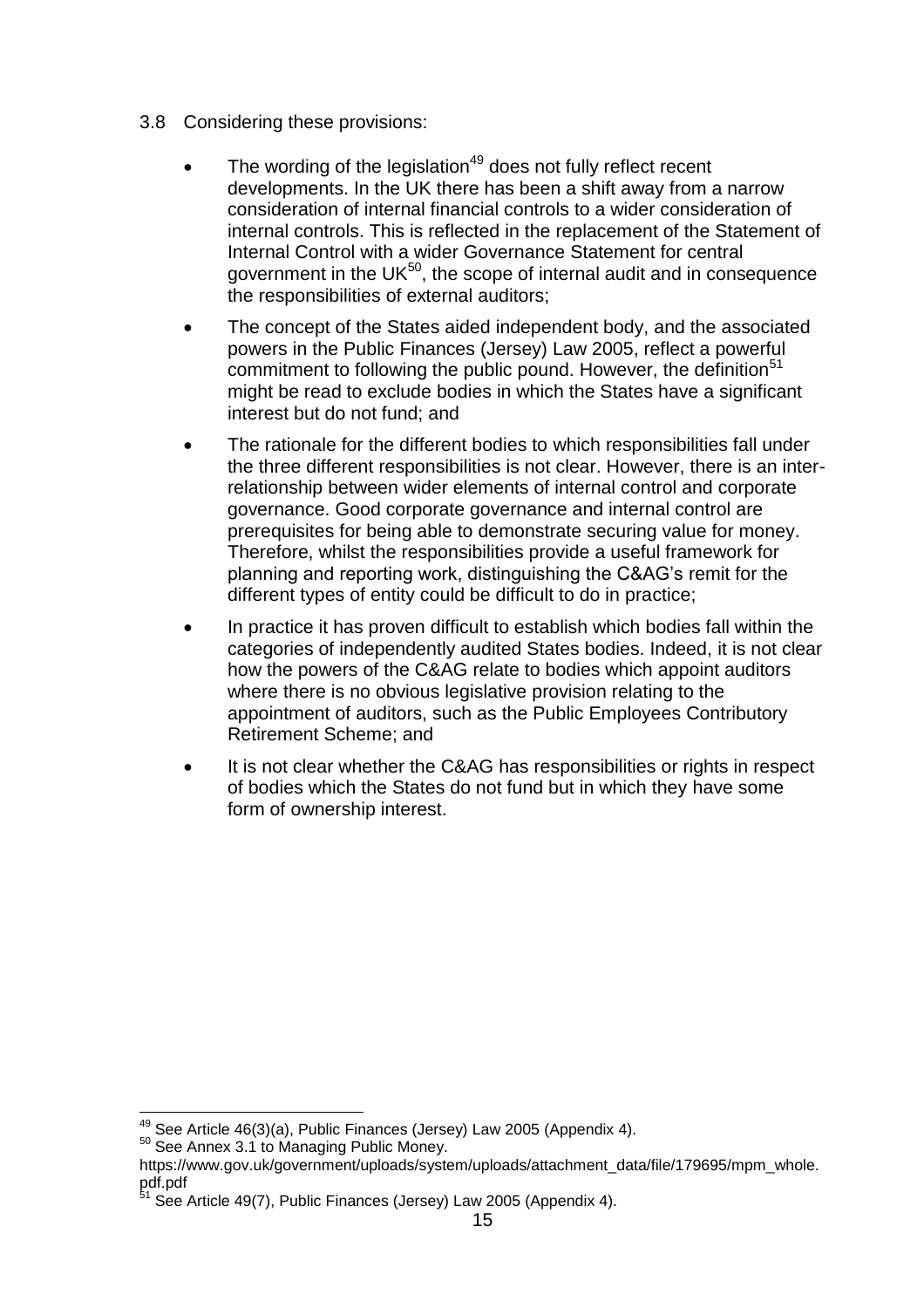| 3.9 |  | A simpler, intelligible and coherent framework could be: |  |  |  |
|-----|--|----------------------------------------------------------|--|--|--|
|-----|--|----------------------------------------------------------|--|--|--|

| C&AG's Scope of<br><b>Responsibilities</b>                  | <b>States bodies other</b><br>than companies | <b>Companies controlled</b><br>by the States                   |
|-------------------------------------------------------------|----------------------------------------------|----------------------------------------------------------------|
| Appointment of<br>auditors to audit<br>financial statements |                                              | x                                                              |
| Internal control                                            |                                              | To the extent relevant to<br>the States' ownership<br>interest |
| Value for money                                             |                                              | To the extent relevant to<br>the States' ownership<br>interest |
| Corporate governance                                        |                                              | To the extent relevant to<br>the States' ownership<br>interest |

### **Discharge of responsibilities**

- 3.10 Legislation prescribes what an Auditor General should do. But it does not prescribe in much detail how they should discharge their responsibilities. In some cases where there is provision for appointment of auditors to perform functions (as is the case for local authorities and NHS bodies in England to which the Audit Commission appoints auditors<sup>52</sup> and for local authorities in Wales to which the Auditor General for Wales appoints auditors<sup>53</sup>), there is a duty to prepare a Code specifying how auditors perform their functions. In Wales the Code was extended on a voluntary basis to audits undertaken by the Auditor General for Wales and that wider Code is to be given statutory force. A similar non-statutory Code has been prepared in Scotland.<sup>54</sup>
- 3.11 Such a Code is a useful document that sets out clear expectations for the Auditor General, legislature and executive on, for example:
	- The process of planning and undertaking of work;
	- The principles for reporting of work, based on accessibility and action focus;
	- The way in which the C&AG will follow up the implementation of recommendations;
	- The factors to be taken into account in the exercise of discretion;

 $\overline{a}$ <sup>52</sup> See section 4, Audit Commission Act 1998.

<http://www.legislation.gov.uk/ukpga/1998/18/section/4>

<sup>&</sup>lt;sup>53</sup> See section 10, Public Audit (Wales) Act 2013.

http://www.legislation.gov.uk/anaw/2013/3/section/10/enacted

<sup>54</sup> See The Code of Audit Practice.

http://www.audit-scotland.gov.uk/utilities/search\_report.php?id=1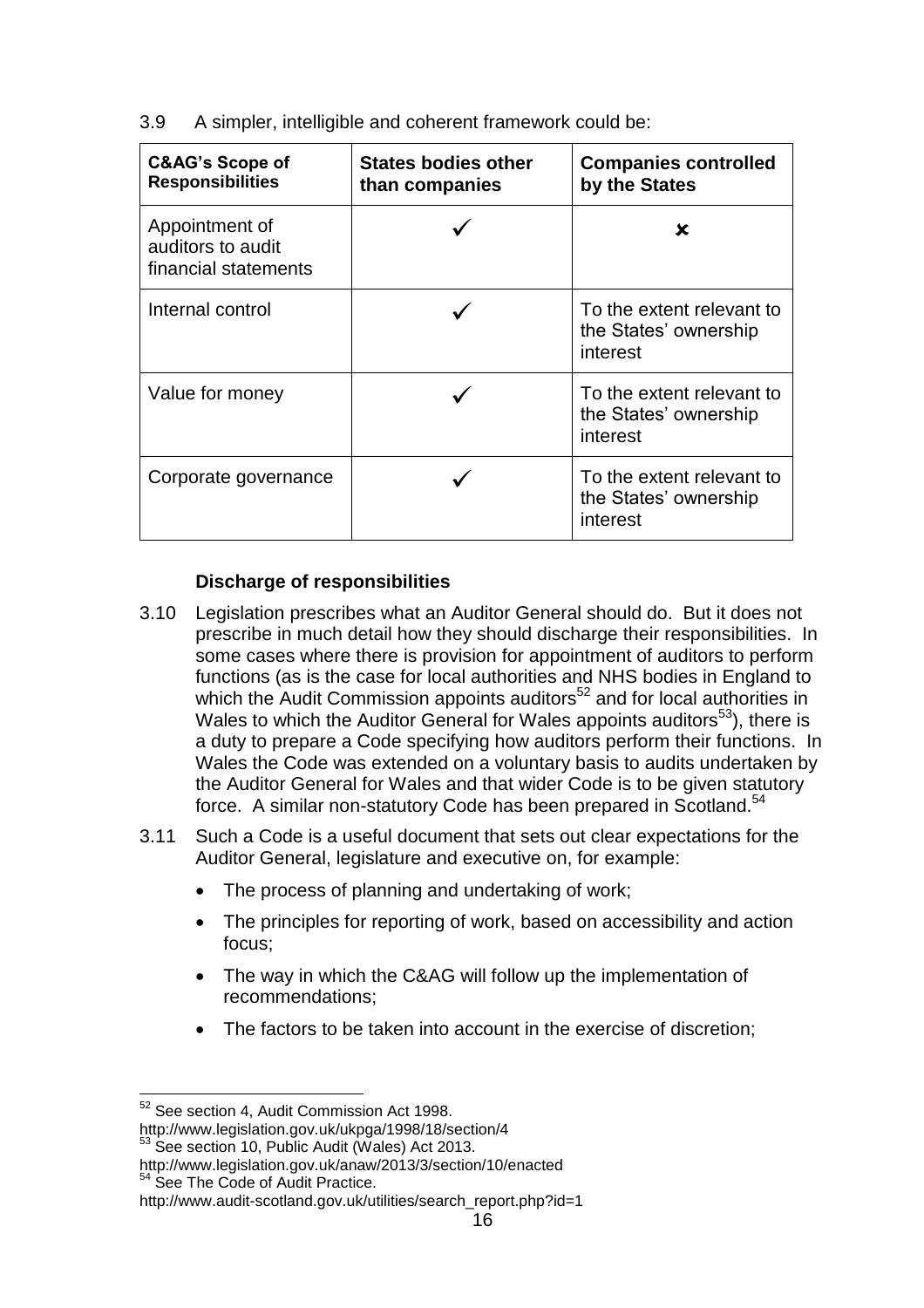- The inter-relationship between the C&AG and the Public Accounts Committee, the Audit Committee and Scrutiny Committees;
- How the C&AG would consider information received, including as a result of 'whistleblowing';
- The scope and nature of the C&AG's annual report to the States; and
- How the C&AG would determine whether any potential work might compromise their independence.
- 3.12 I therefore intend to prepare a non-statutory Code.

#### **Recommendations**

**R9** Where a legislative opportunity arises, align the opinion responsibilities of the C&AG for the Social Security Fund, the Social Security (Reserve) Fund and the Health Insurance Fund with those for the States accounts.

**R10** Give the C&AG the power to appoint auditors to all States bodies that are not States' owned companies.

**R11** Give the C&AG the power to consider financial control, value for money and corporate governance in respect of States' owned companies to the extent relevant to the audit of the States.

**R12** Extend the internal financial control responsibility to wider issues of internal control.

**R13** Support preparation of a Code for the C&AG's work, placing it on a statutory footing when a legislative opportunity arises.

**R14** When a legislative opportunity arises, place a duty on auditors appointed by the C&AG to express an opinion on the regularity of income and expenditure.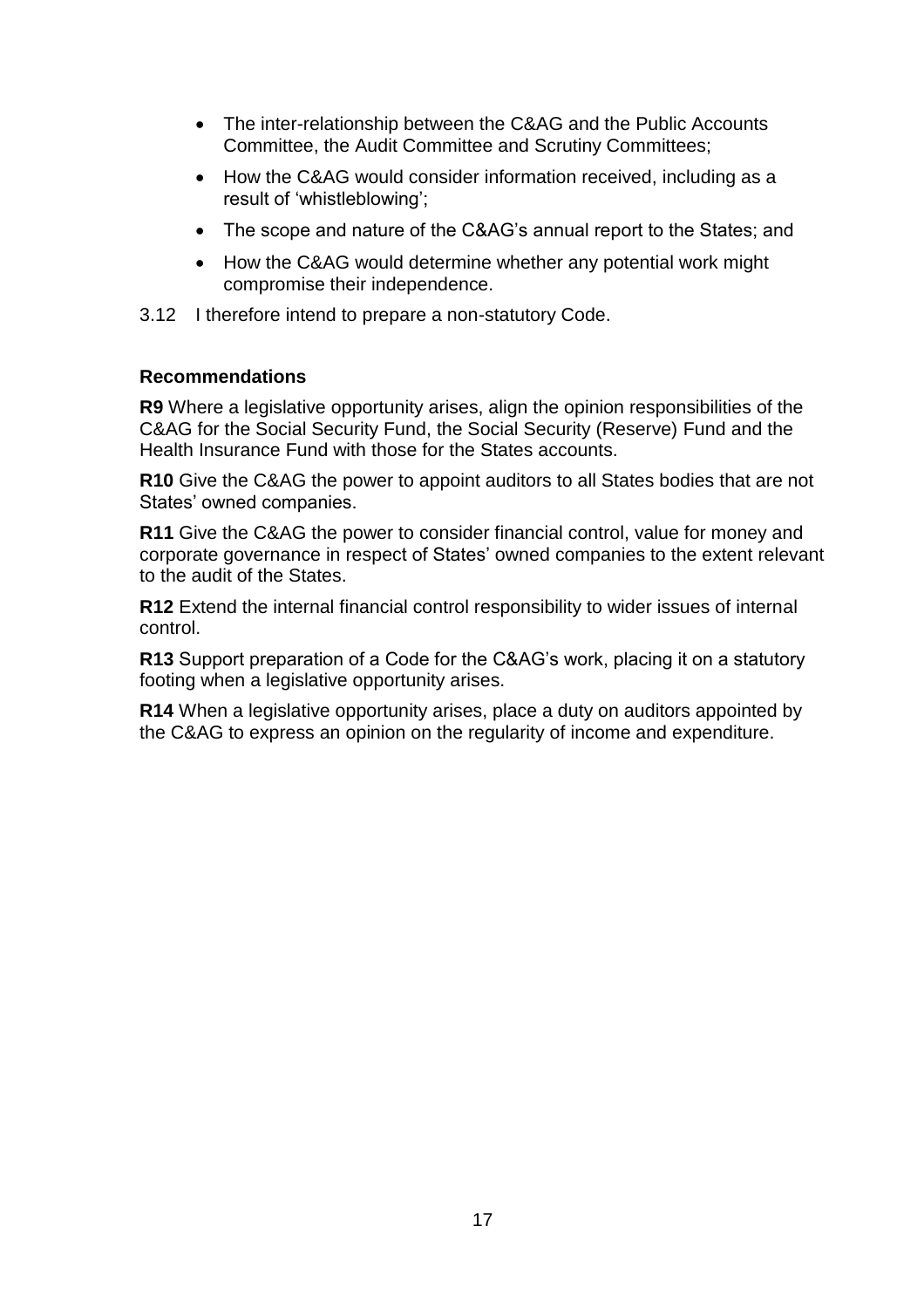# **4 Governance of the Office of the C&AG**

- 4.1 There is an inherent challenge in securing the accountability of an Auditor General for the use of resources, the internal organisation of their Office and their arrangements for ensuring audit quality, whilst at the same time not affecting their professional independence. The extent and mechanisms by which this is achieved differ between jurisdictions:
	- In the UK and Scotland there are two separate committees of the legislature. One receives audit reports from the Auditor General. A separate one:
		- o scrutinises the allocation of resources to the Auditor General; and
		- $\circ$  holds the Auditor General to account for the use of those resources by, for example, receipt of accounts and audit reports<sup>55</sup>.
	- In the UK and Wales, following well-publicised failings in governance, the offices of the Auditors General were constituted as separate legal entities from their offices, with executive and non-executive members<sup>56</sup>. Such arrangements enhance accountability but also put an element of distance between politicians and the Auditor General; and
	- In most jurisdictions, including the Isle of Man $<sup>57</sup>$ , the Auditor General or</sup> public audit agency is required to prepare accounts that are subject to independent audit.
- 4.2 Jersey is a small jurisdiction. Any governance arrangements should be proportionate to the resources expended. But that does not mean that there should not be:
	- A small Board, independent of but reporting to the States and meeting only a few times a year, to which the C&AG has an accountability for the internal management of the Office, including for financial resources, human resources and quality control; and
	- A duty on the C&AG to prepare accounts and lay them before the States.

 $\overline{a}$ 

<sup>&</sup>lt;sup>55</sup> See section 2, National Audit Office Act 1983.

http://www.legislation.gov.uk/ukpga/1983/44/section/2

<sup>&</sup>lt;sup>56</sup> See section 20ff, Budget Responsibility and National Audit Act 2011.

<http://www.legislation.gov.uk/ukpga/2011/4/contents/enacted> and section 13ff, Public Audit (Wales) Act 2013. http://www.legislation.gov.uk/anaw/2013/3/contents/enacted

<sup>57</sup> See para 17, Schedule 1, Tynwlad Auditor General Act 2011 (Appendix 4).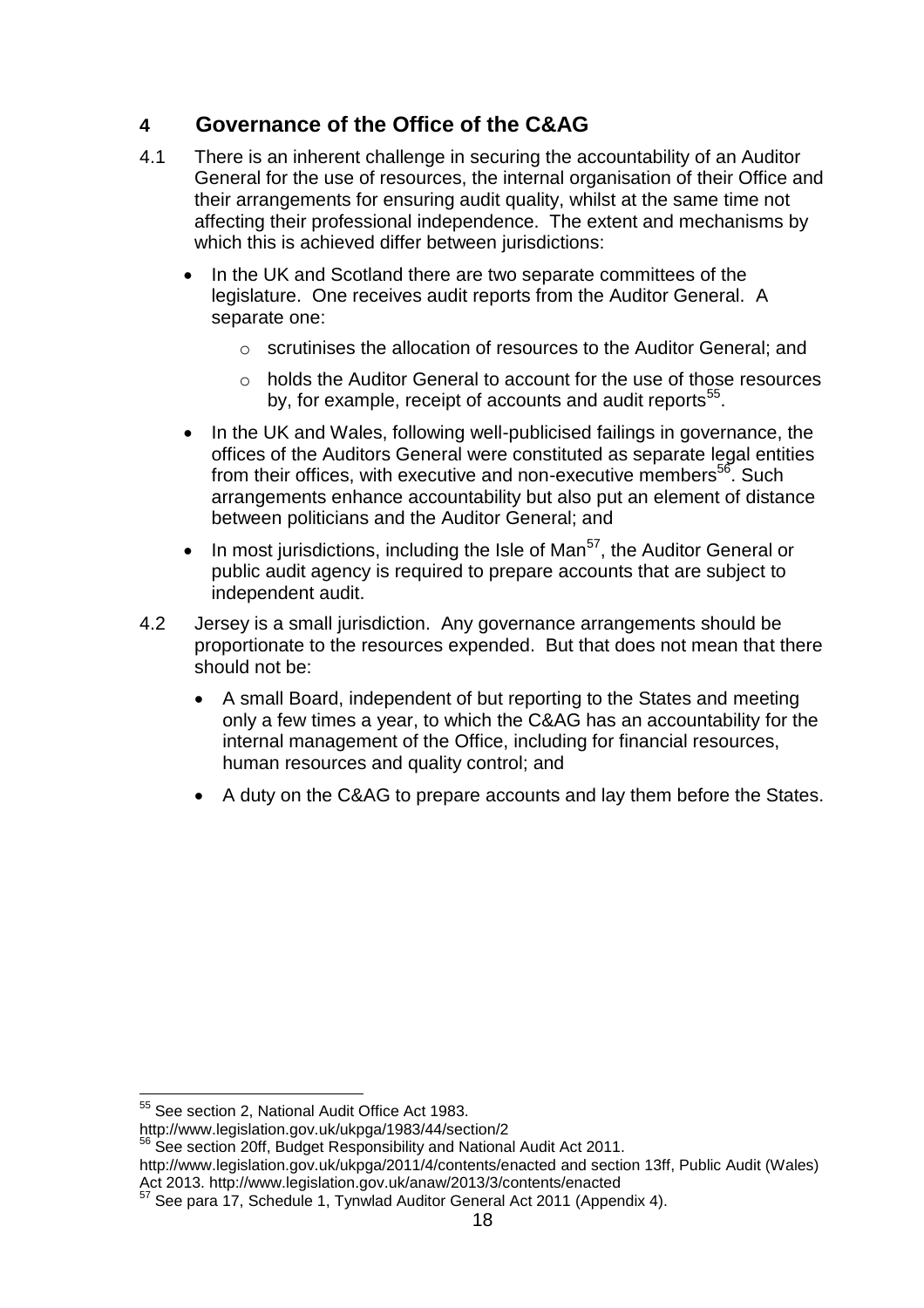#### **Recommendations**

**R15** Establish a small Board, comprising the C&AG, a Chair who is not based in Jersey and two Non-Executive Directors, independent of but reporting to the States, to provide a mechanism to secure the accountability of the Office of the C&AG.

**R16** Replicate the appointment arrangements for the C&AG for appointment of the Chair and Non-Executive Directors of the Board.

**R17** Invite a senior figure from public audit in the United Kingdom to establish the terms of reference of the Board.

**R18** Require the C&AG to prepare accounts and lay them before the States Assembly.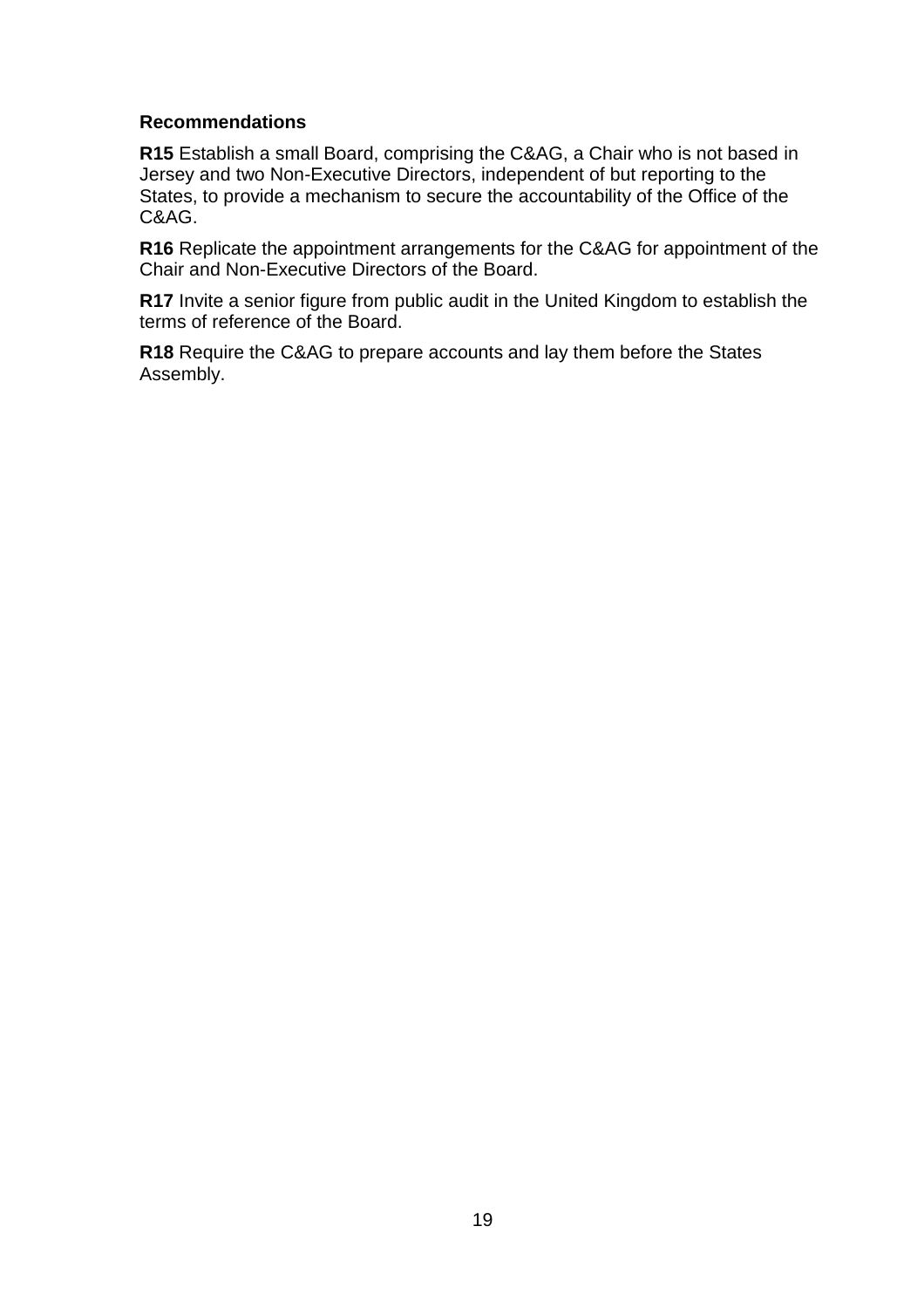# **5 The management of the Office of the C&AG**

- 5.1 As highlighted above, the Public Finances (Jersey) Law 2005 makes no provision for staff of the Office of the C&AG or for contracts to be entered into by the C&AG. It merely provides for the provision by the Chief Minister of adequate resources for the C&AG<sup>58</sup>. In contrast, in most jurisdictions, the C&AG or separate corporate body is empowered to employ staff and enter into contracts.<sup>59</sup>
- 5.2 Even in some of the smaller jurisdictions, such as Bermuda and the Cayman Islands, the Auditor General is supported by a number of staff. In Jersey, the former C&AG undertook much work himself and bought in resources to provide professional support as necessary, including from an accounting firm to undertake the audit of financial statements. This meant that, even though the Public Finances (Jersey) Law 2005 allowed for the making of regulations to delegate the functions of the  $C&AG^{60}$ , and such delegation is common in other jurisdictions, no such regulations were made.
- 5.3 The vacancy prior to my appointment highlighted the lack of resilience inherent in having a C&AG operating largely alone: the Value For Money audit programme stopped and the giving of opinions on the Health Insurance Fund and Social Security Fund accounts were delayed.
- 5.4 To build resilience for the future I am establishing an Audit Office in Jersey (the 'Jersey Audit Office'), as the Office of C&AG is wider than the person undertaking the role. In doing so I am committed to following the principles for good management of an audit practice, using standards developed by the UK Financial Reporting Council<sup>61</sup>.
- 5.5 The Public Finances (Jersey) Law 2005 lacks the specific provisions that are found in much other public audit law around the internal management of the office including:
	- Budget setting<sup>62</sup>:
	- Determination of staffing $63$ :
	- Terms and conditions (for example the objective of keeping them broadly comparable to those of the civil service) $64$ ; and
	- The appointment of an Accounting Officer (sometimes specifying that the Auditor General performs this role)<sup>65</sup>.

 $\overline{a}$  $58$  See Article 50, Public Finances (Jersey) Law 2005 (Appendix 4).

<sup>59</sup> See, for example, sections 12 and 13, Tynwlad Auditor General Act 2011 (Appendix 4).

<sup>60</sup> See Article 51, Public Finances (Jersey) Law 2005 (Appendix 4).

<sup>&</sup>lt;sup>61</sup> See International Standard on Quality Control (United Kingdom and Ireland) 1 published by the Financial Reporting Council.

http://www.frc.org.uk/Our-Work/Codes-Standards/Audit-and-assurance/Standards-and-

guidance/Standards-and-guidance-for-auditors/Auditing-standards.aspx

See, for example, section 4, National Audit Office Act 1983.

http://www.legislation.gov.uk/ukpga/1983/44/section/3

<sup>&</sup>lt;sup>63</sup> See, for example, section 3, National Audit Office Act 1983.

http://www.legislation.gov.uk/ukpga/1983/44/section/3

 $64$  See, for example, para 17 of Schedule 2, Budget Responsibility and National Audit Act 2011. http://www.legislation.gov.uk/ukpga/2011/4/schedule/2/enacted

 $65$  See, for example, para 24 of Schedule 2, Budget Responsibility and National Audit Act 2011.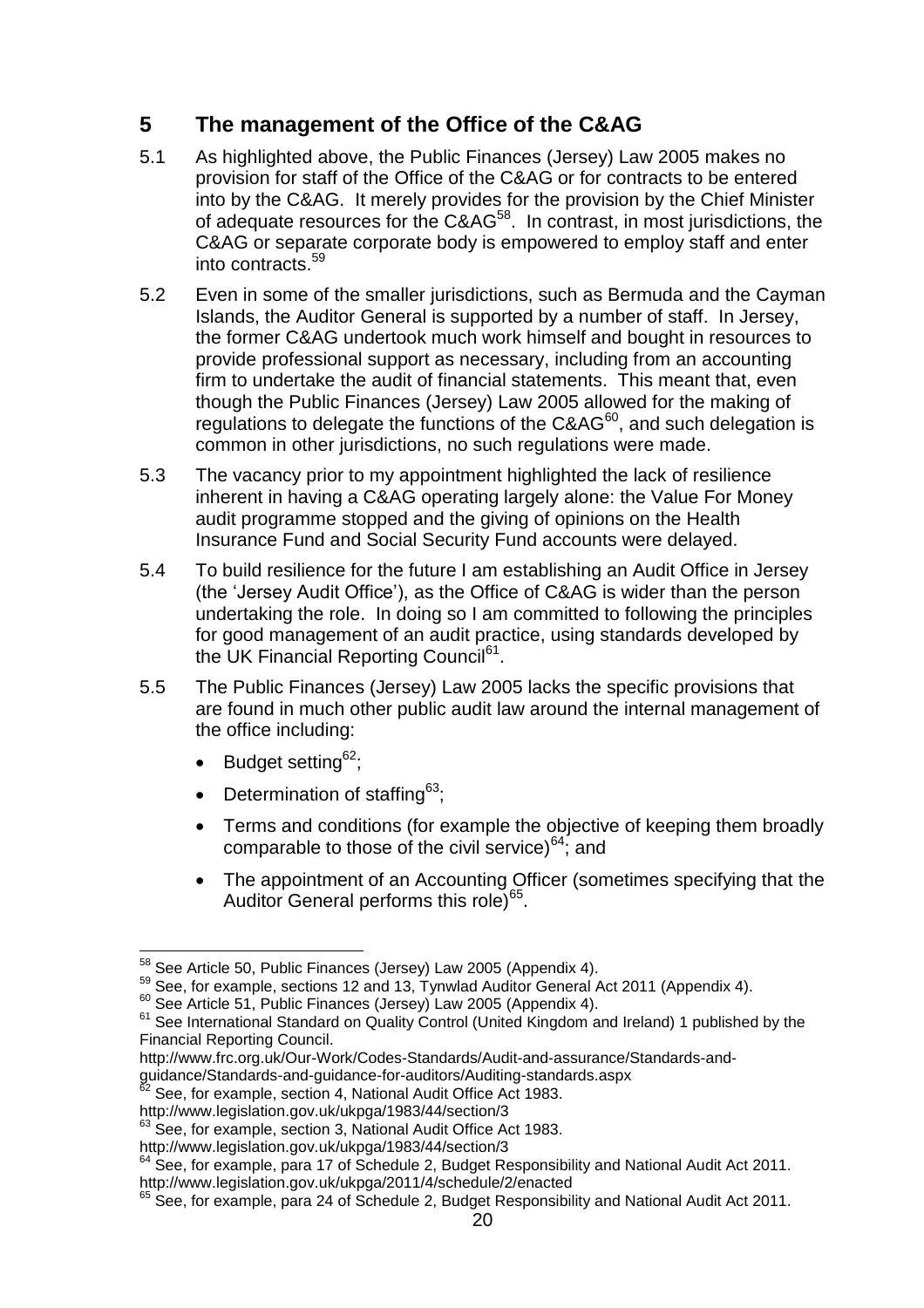- 5.6 Despite the absence of detailed provisions in these areas, I have been working with the assistance of Officers of the States to establish a more resilient, collegiate and outward looking 'Audit Office' through:
	- Engagement of a peer to support and challenge me, and deputise for me;
	- Strengthening resources available, by the appointment of a Professional Assistant to be based in Jersey and commencing the process to establish a pool of affiliates;
	- Continuing to engage contractors or support from firms to provide professional support and external challenge to reports;
	- Obtaining suitable premises for an office in St Helier;
	- Development of a new website;
	- Putting in place an appropriate IT infrastructure including document storage;
	- Engaging assistance to develop permanent audit documentation; and
	- Identifying the scope and nature of the policies and procedures for securing audit quality required for a small office.
- 5.7 I am also working to develop not only an annual audit plan but also a threeyear strategic plan and to engage appropriate specialist skills to undertake specific pieces of work identified within those plans.
- 5.8 I am committed to:
	- Undertaking a zero base budgeting exercise for 2014;
	- Establishing and maintaining a risk register; and
	- Compliance with States procedures on purchasing.

### **Recommendations**

**R19** Make Regulations to enable the C&AG formally to delegate functions to a deputy.

**R20** Support the 'Jersey Audit Office' vision outlined above.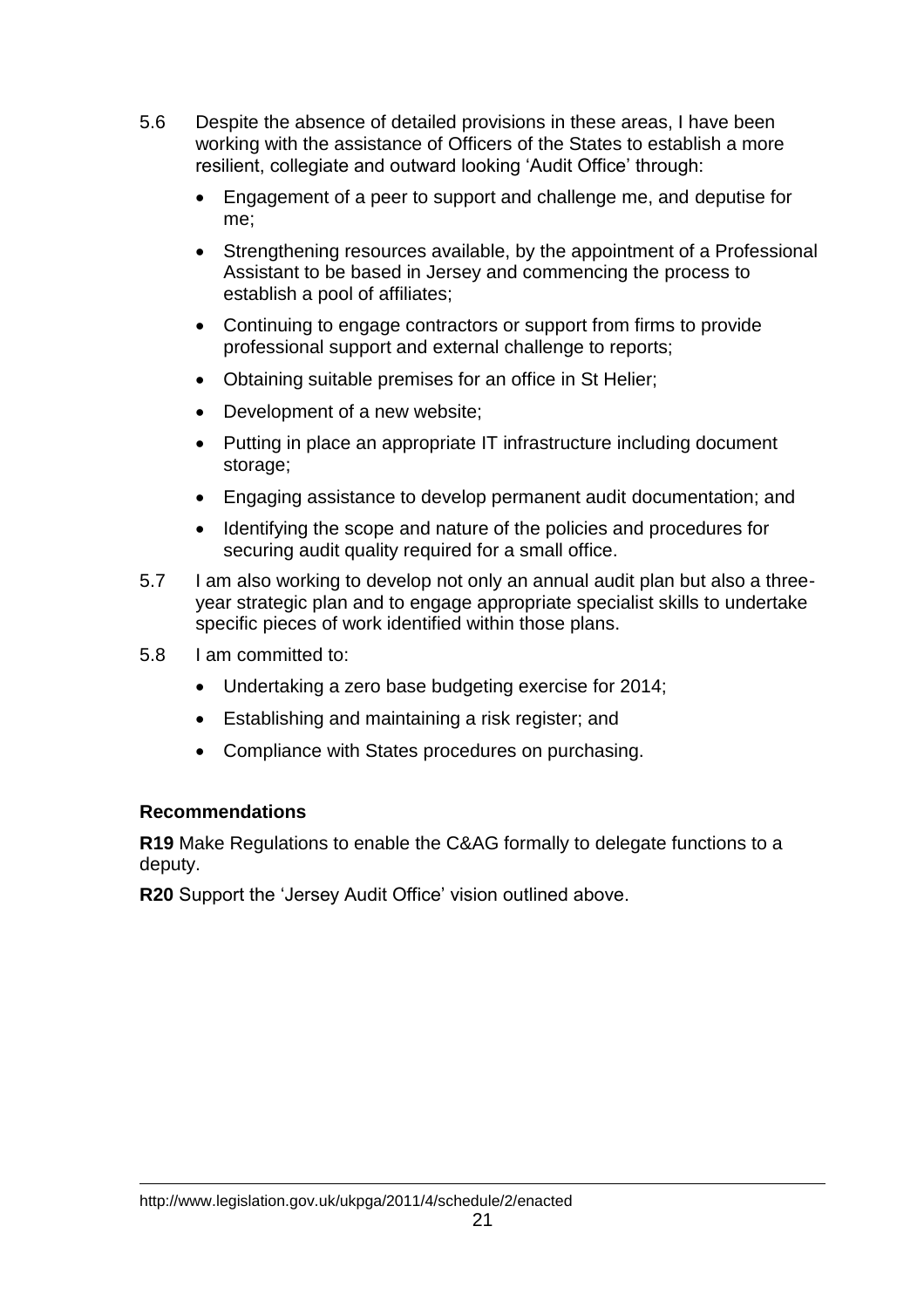### **INTOSAI principles on independence for Supreme Audit Institutions<sup>66</sup>**

### **General**

Supreme Audit Institutions generally recognize eight core principles, which flow from the Lima Declaration and decisions made at the XVIIth Congress of INTOSAI (in Seoul, Korea), as essential requirements of proper public sector auditing.

### **Principle 1**

**The existence of an appropriate and effective constitutional/statutory/legal framework and of** *de facto* **application provisions of this framework**  Legislation that spells out, in detail, the extent of SAI independence is required.

#### **Principle 2**

**The independence of SAI heads and members (of collegial institutions), including security of tenure and legal immunity in the normal discharge of their duties**

The applicable legislation specifies the conditions for appointments, reappointments, employment, removal and retirement of the head of SAI and members of collegial institutions, who are:

appointed, re-appointed, or removed by a process that ensures their independence from the Executive (see ISSAI-11 Guidelines and Good Practices Related to SAI Independence);

given appointments with sufficiently long and fixed terms, to allow them to carry out their mandates without fear of retaliation; and

immune to any prosecution for any act, past or present, that results from the normal discharge of their duties as the case may be.

### **Principle 3**

 $\overline{\phantom{a}}$ 

#### **A sufficiently broad mandate and full discretion, in the discharge of SAI functions**

SAIs should be empowered to audit the:

- use of public monies, resources, or assets, by a recipient or beneficiary regardless of its legal nature;
- collection of revenues owed to the government or public entities;
- legality and regularity of government or public entities accounts;
- quality of financial management and reporting; and
- economy, efficiency, and effectiveness of government or public entities operations.

<sup>66</sup> See http://www.intosai.org/issai-executive-summaries/view/article/issai-10-the-mexicodeclaration-on-sai-independence-eger.html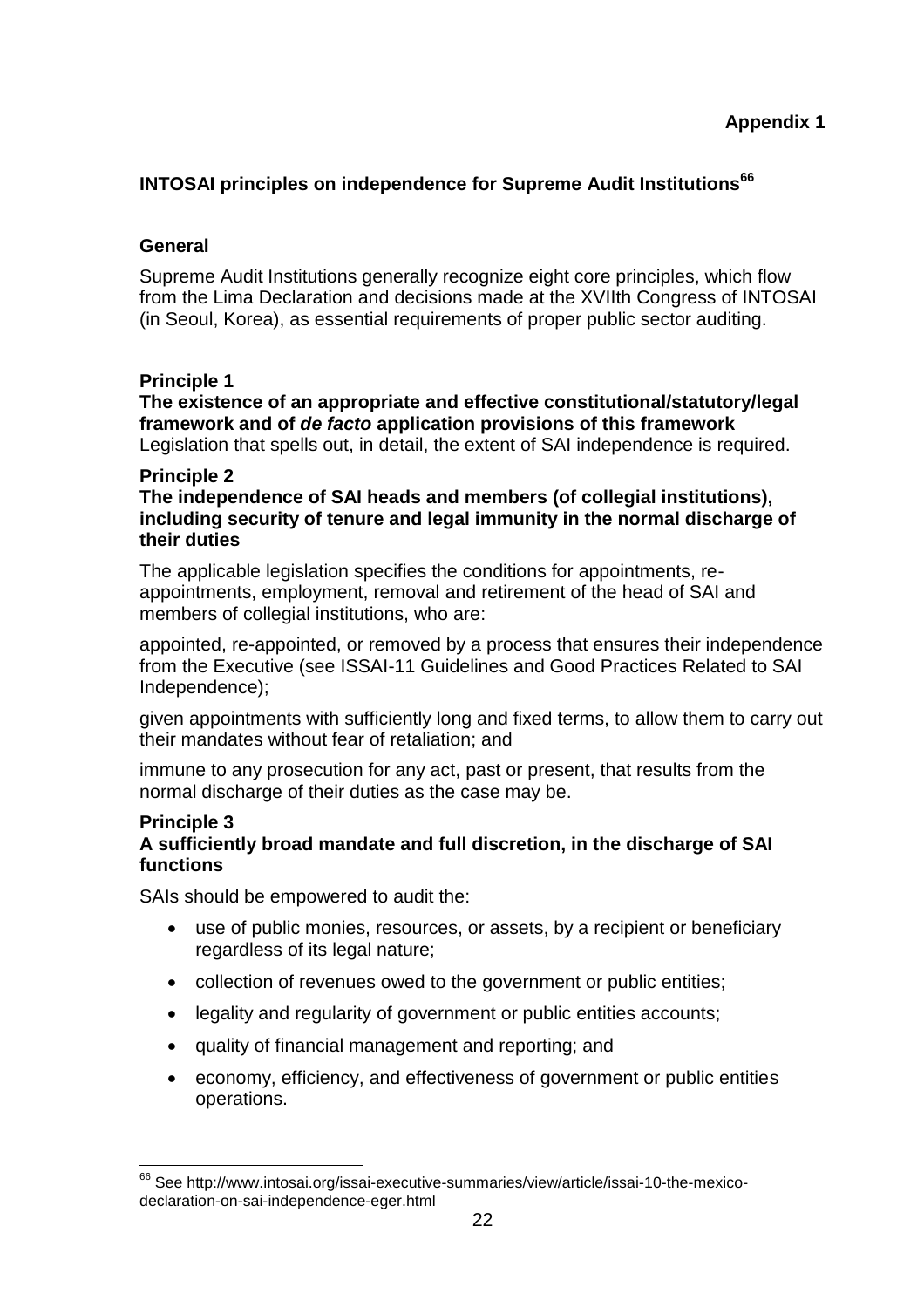Except when specifically required to do so by legislation, SAIs do not audit government or public entities policy but restrict themselves to the audit of policy implementation.

While respecting the laws enacted by the Legislature that apply to them, SAIs are free from direction or interference from the Legislature or the Executive in the:

- selection of audit issues:
- planning, programming, conduct, reporting, and follow-up of their audits;
- organization and management of their office; and
- enforcement of their decisions where the application of sanctions is part of their mandate.

SAIs should not be involved or be seen to be involved, in any manner, whatsoever, in the management of the organizations that they audit.

SAIs should ensure that their personnel do not develop too close a relationship with the entities they audit, so they remain objective and appear objective.

SAI should have full discretion in the discharge of their responsibilities, they should cooperate with governments or public entities that strive to improve the use and management of public funds.

SAI should use appropriate work and audit standards, and a code of ethics, based on official documents of INTOSAI, International Federation of Accountants, or other recognized standard- setting bodies.

SAIs should submit an annual activity report to the Legislature and to other state bodies— as required by the constitution, statutes, or legislation—which they should make available to the public.

### **Principle 4**

### **Unrestricted access to information**

SAIs should have adequate powers to obtain timely, unfettered, direct, and free access to all the necessary documents and information, for the proper discharge of their statutory responsibilities.

### **Principle 5**

### **The right and obligation to report on their work**

SAIs should not be restricted from reporting the results of their audit work. They should be required by law to report at least once a year on the results of their audit work.

#### **Principle 6**

#### **The freedom to decide the content and timing of audit reports and to publish and disseminate them**

SAIs are free to decide the content of their audit reports.

SAIs are free to make observations and recommendations in their audit reports, taking into consideration, as appropriate, the views of the audited entity.

Legislation specifies minimum audit reporting requirements of SAIs and, where appropriate, specific matters that should be subject to a formal audit opinion or certificate.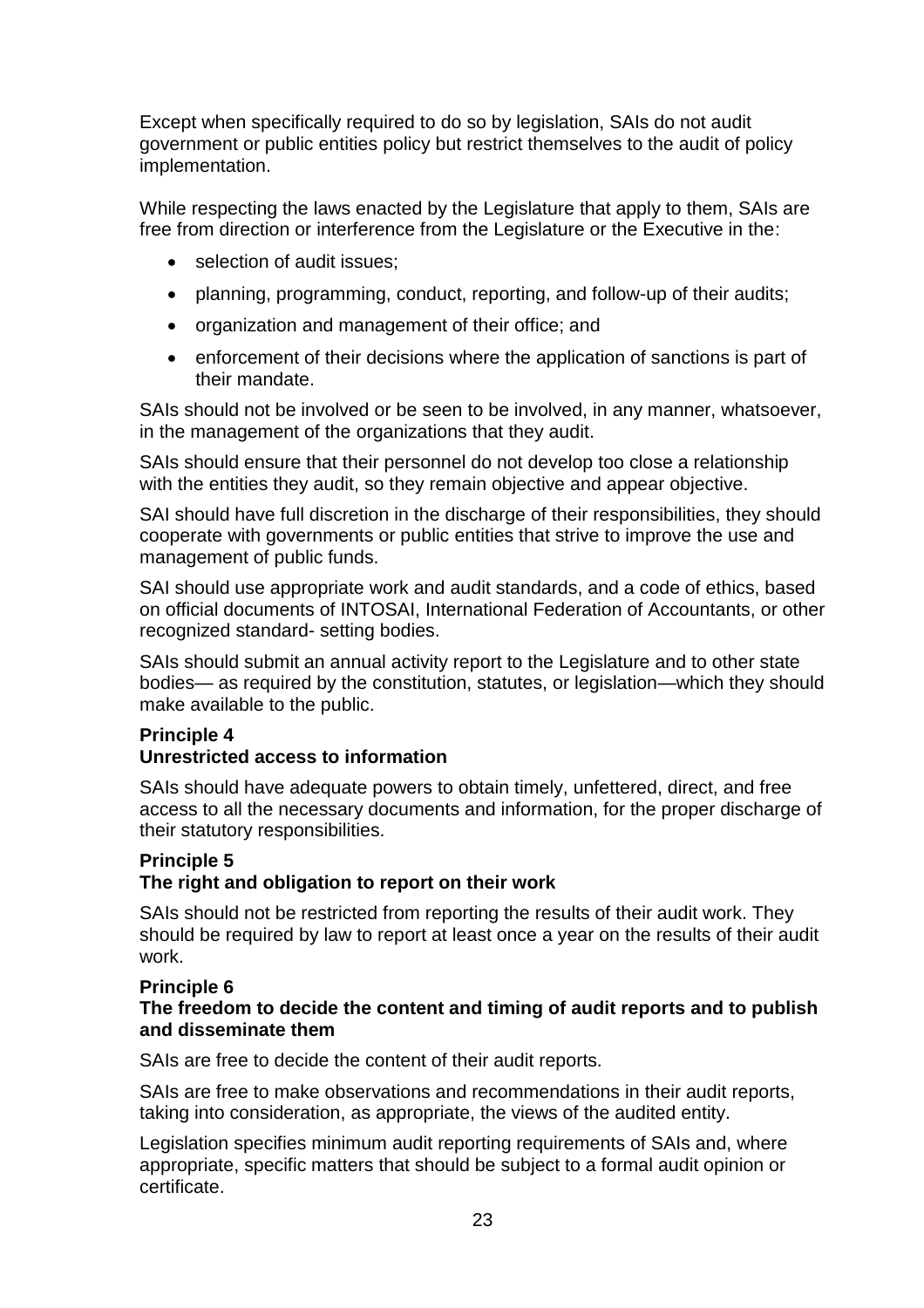SAIs are free to decide on the timing of their audit reports except where specific reporting requirements are prescribed by law.

SAIs may accommodate specific requests for investigations or audits by the Legislature, as a whole, or one of its commissions, or the government.

SAIs are free to publish and disseminate their reports, once they have been formally tabled or delivered to the appropriate authority—as required by law.

#### **Principle 7 The existence of effective follow-up mechanisms on SAI recommendations**

SAIs submit their reports to the Legislature, one of its commissions, or an auditee's governing board, as appropriate, for review and follow-up on specific recommendations for corrective action.

SAIs have their own internal follow-up system to ensure that the audited entities properly address their observations and recommendations as well as those made by the Legislature, one of its commissions, or the auditee's governing board, as appropriate.

SAIs submit their follow-up reports to the Legislature, one of its commissions, or the auditee's governing board, as appropriate, for consideration and action, even when SAIs have their own statutory power for follow-up and sanctions.

#### **Principle 8**

#### **Financial and managerial/administrative autonomy and the availability of appropriate human, material, and monetary resources**

SAIs should have available necessary and reasonable human, material, and monetary resources—the Executive should not control or direct the access to these resources. SAIs manage their own budget and allocate it appropriately.

The Legislature or one of its commissions is responsible for ensuring that SAIs have the proper resources to fulfill their mandate.

SAIs have the right of direct appeal to the Legislature if the resources provided are insufficient to allow them to fulfill their mandate.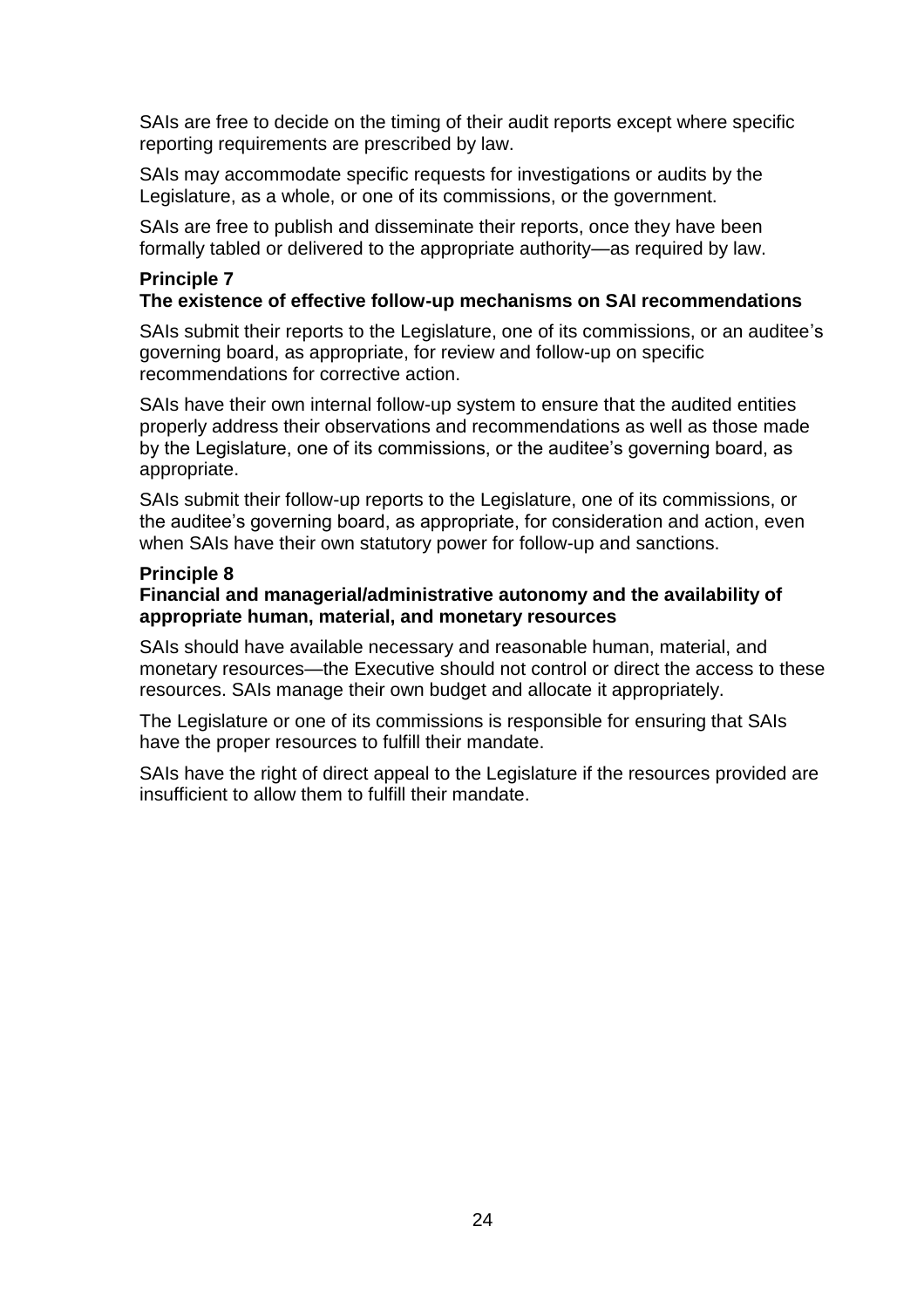#### **Summary of recommendations**

**R1** When a legislative opportunity arises, consolidate and update Jersey's public audit legislation in a separate Law.

**R2** Adopt a non-renewable seven-year term of office for the C&AG (with appropriate transitional arrangements).

**R3** When a legislative opportunity arises, provide an explicit statutory indemnity to current and previous C&AGs and their staff in respect of any actions or claims arising from the discharge of their functions.

**R4** When a legislative opportunity arises, prohibit the C&AG accepting any employment or office with the States of Jersey or any entity controlled by the States within two years of leaving office.

**R5** Where a legislative opportunity arises:

- Make specific provision about rights of access to computers;
- extend the comprehensive provisions relating to the role and powers of the C&AG to all entities for the audit of which they have a responsibility (including the Health Insurance Fund and Social Security Funds).

**R6** Support a rigorous approach to the follow up of previous recommendations by the C&AG, possibly through the Code discussed below.

**R7** When a legislative opportunity arises, amend the Law to remove the power of the C&AG to comment on the States Assembly estimates.

**R8** Secure the financial/managerial autonomy of the C&AG by making them an officer of the States Assembly subject to the budget setting provisions applicable to it.

**R9** Where a legislative opportunity arises, align the opinion responsibilities of the C&AG for the Social Security Fund, the Social Security (Reserve) Fund and the Health Insurance Fund with those for the States accounts.

**R10** Give the C&AG the power to appoint auditors to all States bodies that are not States' owned companies.

**R11** Give the C&AG the power to consider financial control, value for money and corporate governance in respect of States' owned companies to the extent relevant to the audit of the States.

**R12** Extend the internal financial control responsibility to wider issues of internal control.

**R13** Support preparation of a Code for the C&AG's work, placing it on a statutory footing when a legislative opportunity arises.

**R14** When a legislative opportunity arises, place a duty on auditors appointed by the C&AG to express an opinion on the regularity of income and expenditure.

**R15** Establish a small Board, comprising the C&AG, a Chair who is not based in Jersey and two Non-Executive Directors, independent of but reporting to the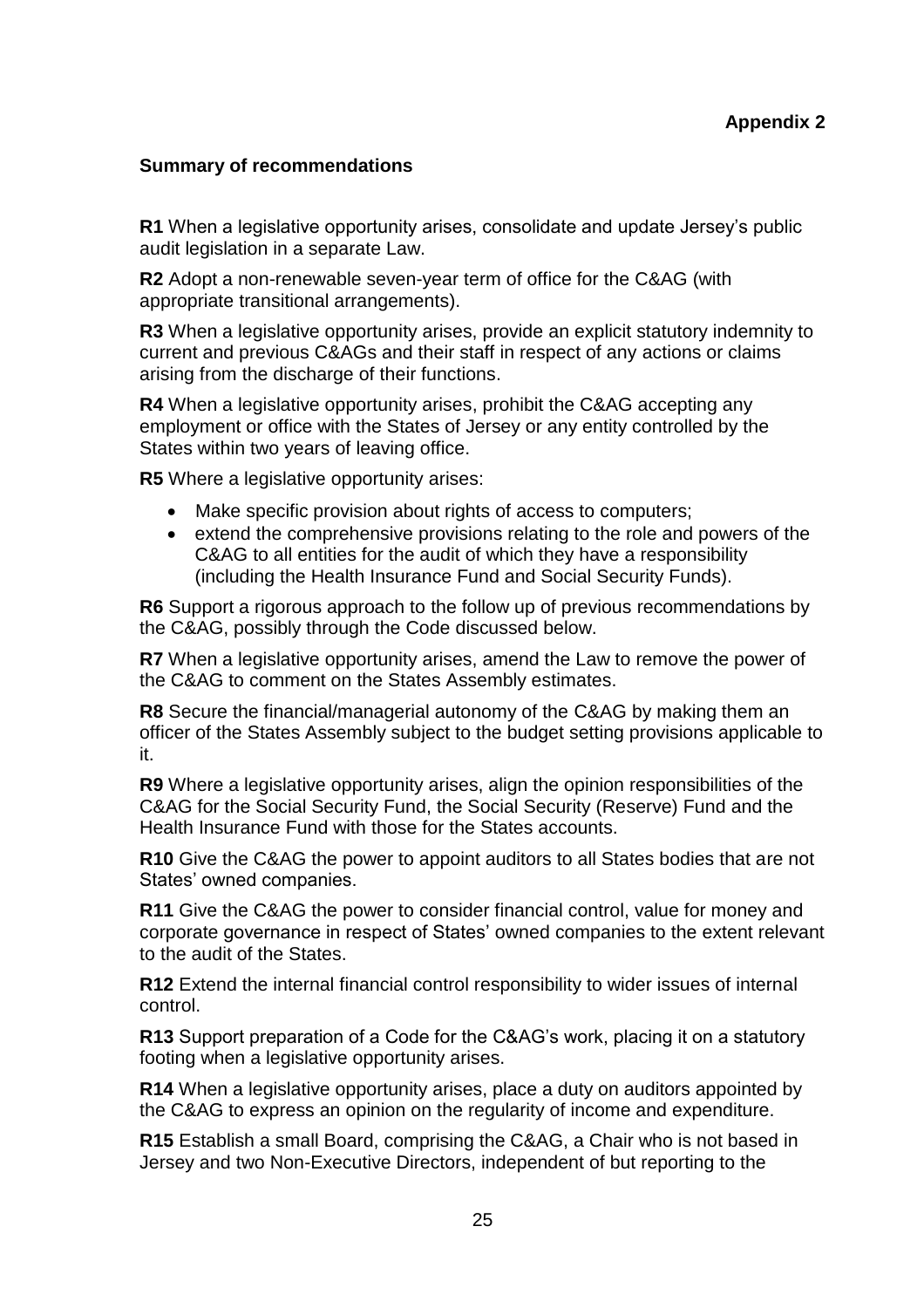States, to provide a mechanism to secure the accountability of the Office of the C&AG.

**R16** Replicate the appointment arrangements for the C&AG for appointment of the Chair and Non-Executive Directors of the Board.

**R17** Invite a senior figure from public audit in the United Kingdom to establish the terms of reference of the Board.

**R18** Require the C&AG to prepare accounts and lay them before the States Assembly.

**R19** Make Regulations to enable the C&AG formally to delegate functions to a deputy.

**R20** Support the 'Jersey Audit Office' vision outlined above.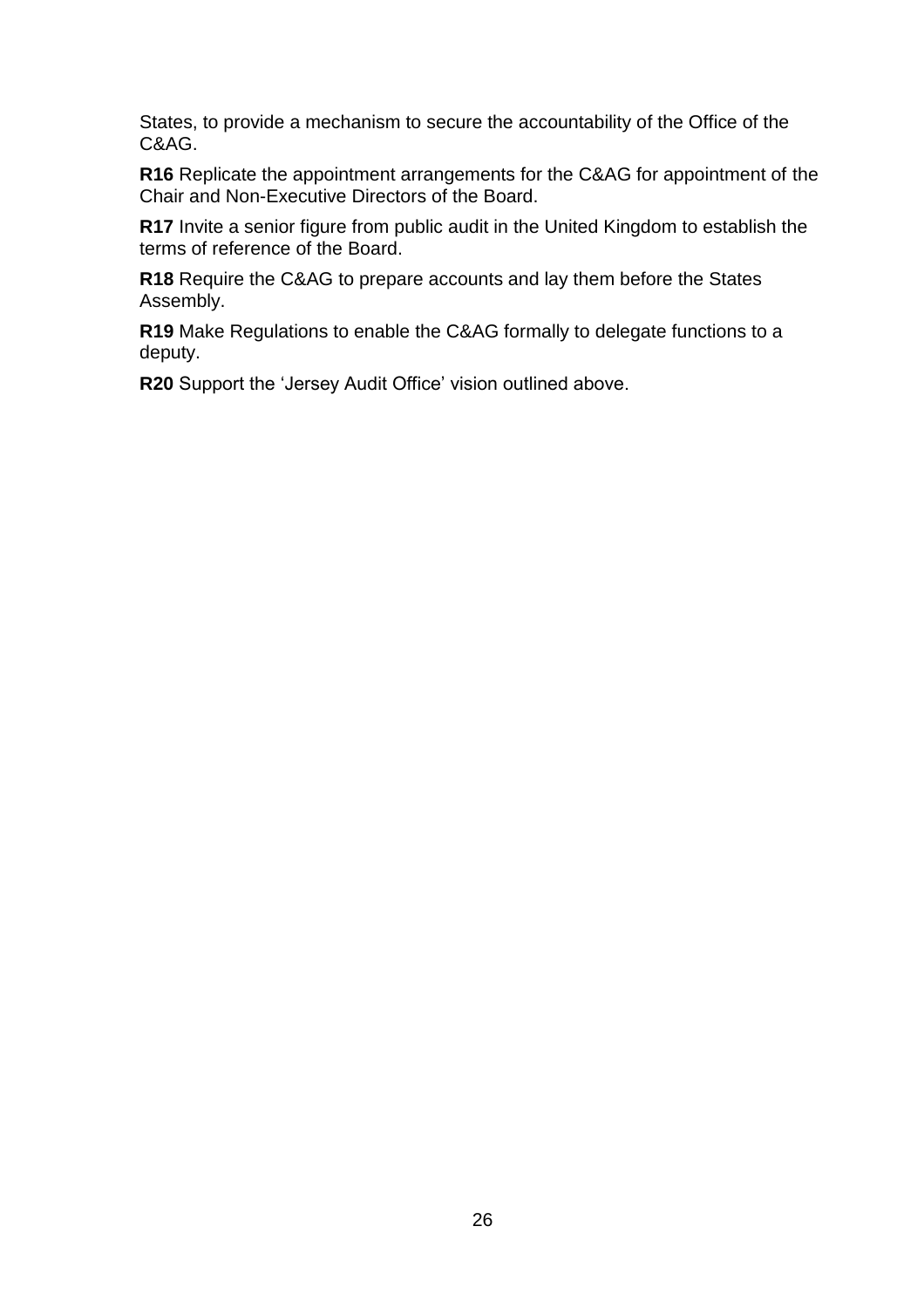# **Summary of proposed changes to legislation**

# **Public Finances (Jersey) Law 2005**

| <b>Article</b> | <b>Proposed change</b>                                                                                                                                                                                               | <b>Recommendation</b> |
|----------------|----------------------------------------------------------------------------------------------------------------------------------------------------------------------------------------------------------------------|-----------------------|
| 24B            | Remove the power of the C&AG to comment on<br>the estimates for the States Assembly.                                                                                                                                 | R <sub>7</sub>        |
| 42             | Amend to provide for a non-renewable term of<br>office of seven years for the C&AG.                                                                                                                                  | R <sub>2</sub>        |
| 43             | Amend to prohibit the C&AG from accepting<br>any employment of office with the States of<br>Jersey or any entity controlled by the States<br>within two years of leaving office.                                     | R <sub>4</sub>        |
| 46             | Amend to extend the C&AG's duties in respect<br>of financial control to wider issues of control.                                                                                                                     | R <sub>12</sub>       |
| 46 &<br>48     | Amend to give the C&AG the power to consider<br>financial control, value for money and corporate<br>governance in respect of States' owned<br>companies to the extent relevant to the audit of<br>the States.        | R <sub>11</sub>       |
| 47 &<br>48     | Amend to give the C&AG the power to appoint<br>auditors to all States bodies that are not States'<br>owned companies.                                                                                                | R <sub>10</sub>       |
| 47 &<br>48     | Amend to impose a duty to express an opinion<br>on the regularity of income and expenditure.                                                                                                                         | R <sub>14</sub>       |
| 50             | Replace with provision that the C&AG is an<br>officer of the States Assembly and subject to<br>the budget setting provisions applicable to it set<br>out in Article 24B of the Public Finances<br>(Jersey) Law 2005. | R <sub>8</sub>        |
| 56             | Amend to make specific provision about rights<br>of access to computers                                                                                                                                              | R <sub>5</sub>        |
|                | Make specific provision for granting of an<br>indemnity to the current and previous C&AGs<br>and their staff in respect of any actions or<br>claims arising from the discharge of their<br>functions.                | R <sub>3</sub>        |
|                | Make specific provision for a Code specifying                                                                                                                                                                        | R <sub>13</sub>       |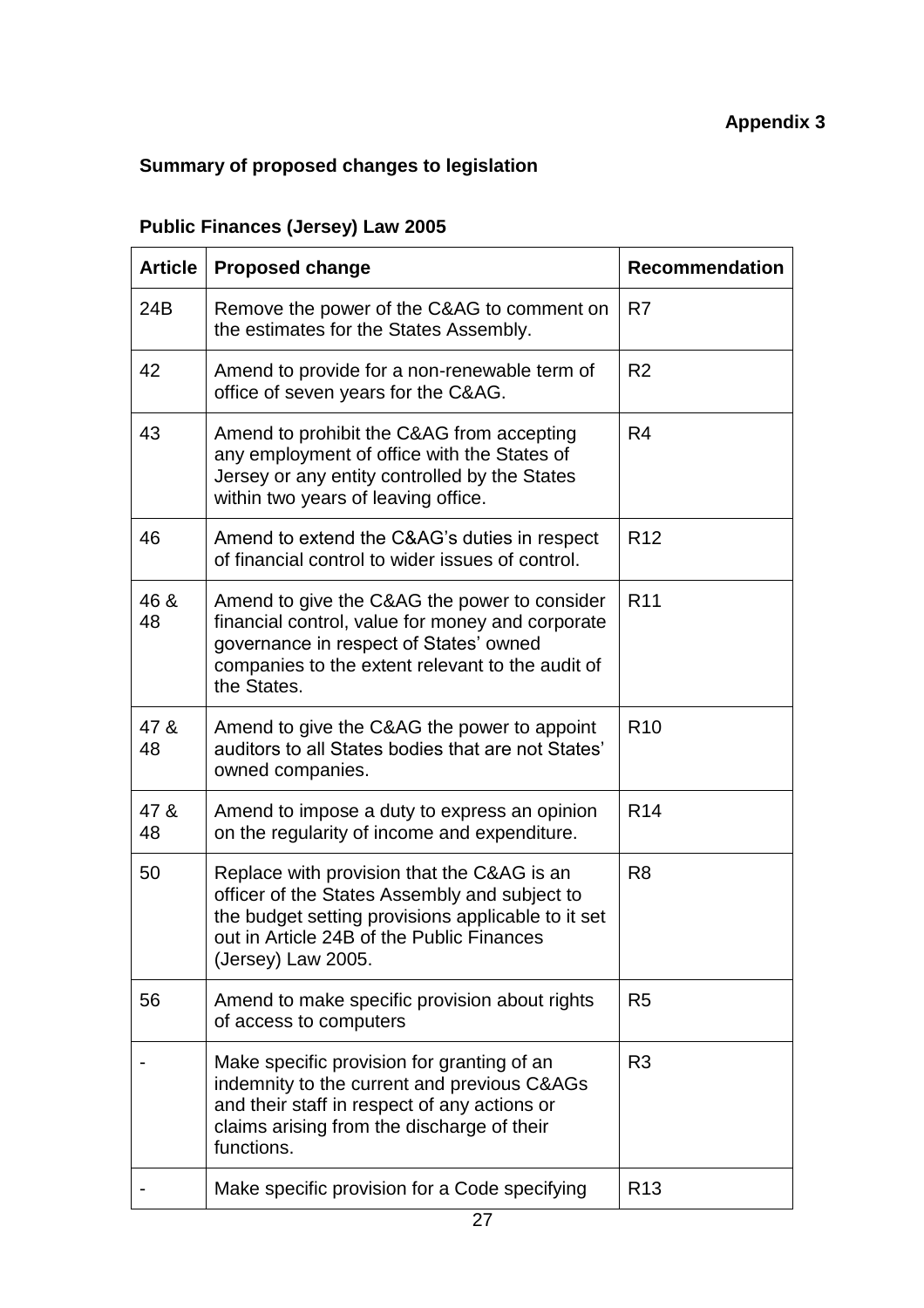| <b>Article</b> | <b>Proposed change</b>                                                                                                           | <b>Recommendation</b> |
|----------------|----------------------------------------------------------------------------------------------------------------------------------|-----------------------|
|                | how the C&AG discharges their functions.                                                                                         |                       |
|                | Make provision for a Board comprising the<br>C&AG a Chair who is not based in Jersey and<br>two Non-Executive Directors.         | R <sub>15</sub>       |
|                | Make provision for appointment of the Chair<br>and two Non-Executive Directors paralleling<br>those for appointment of the C&AG. | R <sub>16</sub>       |
|                | Require the C&AG to prepare accounts and lay<br>them before the States Assembly.                                                 | R <sub>18</sub>       |

# **Health Insurance (Jersey) Law 1967**

|    | Article   Proposed change                                                                                                                                    | <b>Recommendation</b> |
|----|--------------------------------------------------------------------------------------------------------------------------------------------------------------|-----------------------|
| 21 | Amend to align responsibilities in respect of the<br>financial statements with those for the States<br>accounts in the Public Finances (Jersey) Law<br>2005. | R9                    |
| 21 | Amend to impose a duty to express an opinion<br>on the regularity of income and expenditure.                                                                 | R <sub>14</sub>       |

# **Social Security (Jersey) Law 1974**

| <b>Article</b>        | <b>Proposed change</b>                                                                                                                                       | <b>Recommendation</b> |
|-----------------------|--------------------------------------------------------------------------------------------------------------------------------------------------------------|-----------------------|
| 30 <sub>8</sub><br>31 | Amend to align responsibilities in respect of the<br>financial statements with those for the States<br>accounts in the Public Finances (Jersey) Law<br>2005. | R9                    |
| 30 <sub>8</sub><br>31 | Amend to impose a duty to express an opinion<br>on the regularity of income and expenditure.                                                                 | R <sub>14</sub>       |

# **Regulations under Article 51, Public Finances (Jersey) Law 2005**

| <b>Proposed change</b>                                                | <b>Recommendation</b> |
|-----------------------------------------------------------------------|-----------------------|
| Make Regulations allowing for delegation of<br>functions of the C&AG. | R <sub>19</sub>       |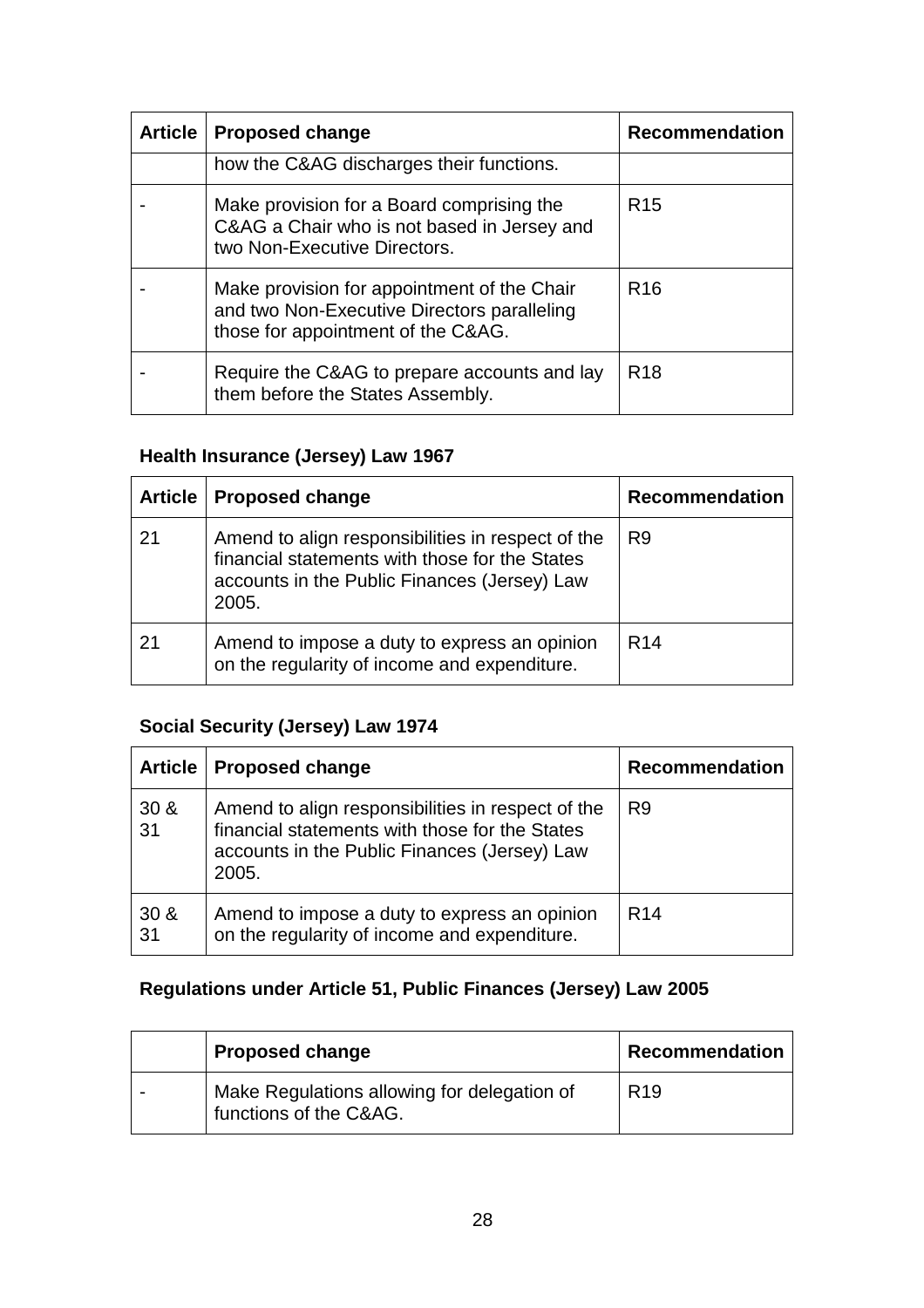### **Legislation referred to in this report**

#### **Health Insurance (Jersey) Law 1967**

http://www.jerseylaw.je/law/display.aspx?url=lawsinforce/consolidated/26/26.500\_ HealthInsuranceLaw1967\_RevisedEdition\_1January2013.htm

### **Public Finances (Jersey) Law 2005**

[http://www.jerseylaw.je/law/display.aspx?url=lawsinforce/consolidated/24/24.900\\_](http://www.jerseylaw.je/law/display.aspx?url=lawsinforce/consolidated/24/24.900_PublicFinancesLaw2005_RevisedEdition_1January2012.htm) [PublicFinancesLaw2005\\_RevisedEdition\\_1January2012.htm](http://www.jerseylaw.je/law/display.aspx?url=lawsinforce/consolidated/24/24.900_PublicFinancesLaw2005_RevisedEdition_1January2012.htm)

#### **Social Security (Jersey) Law 1974**

[http://www.jerseylaw.je/law/display.aspx?url=lawsinforce/consolidated/26/26.900\\_](http://www.jerseylaw.je/law/display.aspx?url=lawsinforce/consolidated/26/26.900_SocialSecurityLaw1974_RevisedEdition_1January2013.htm) [SocialSecurityLaw1974\\_RevisedEdition\\_1January2013.htm](http://www.jerseylaw.je/law/display.aspx?url=lawsinforce/consolidated/26/26.900_SocialSecurityLaw1974_RevisedEdition_1January2013.htm)

### **Tynwald Auditor General Act 2011**

http://www.legislation.gov.im/cms/images/LEGISLATION/PRINCIPAL/2011/2011- 0012/TynwaldAuditorGeneralAct2011\_1.pdf

*Please note, these files are best viewed using Adobe Acrobat Reader: <http://get.adobe.com/reader/>*

**END**